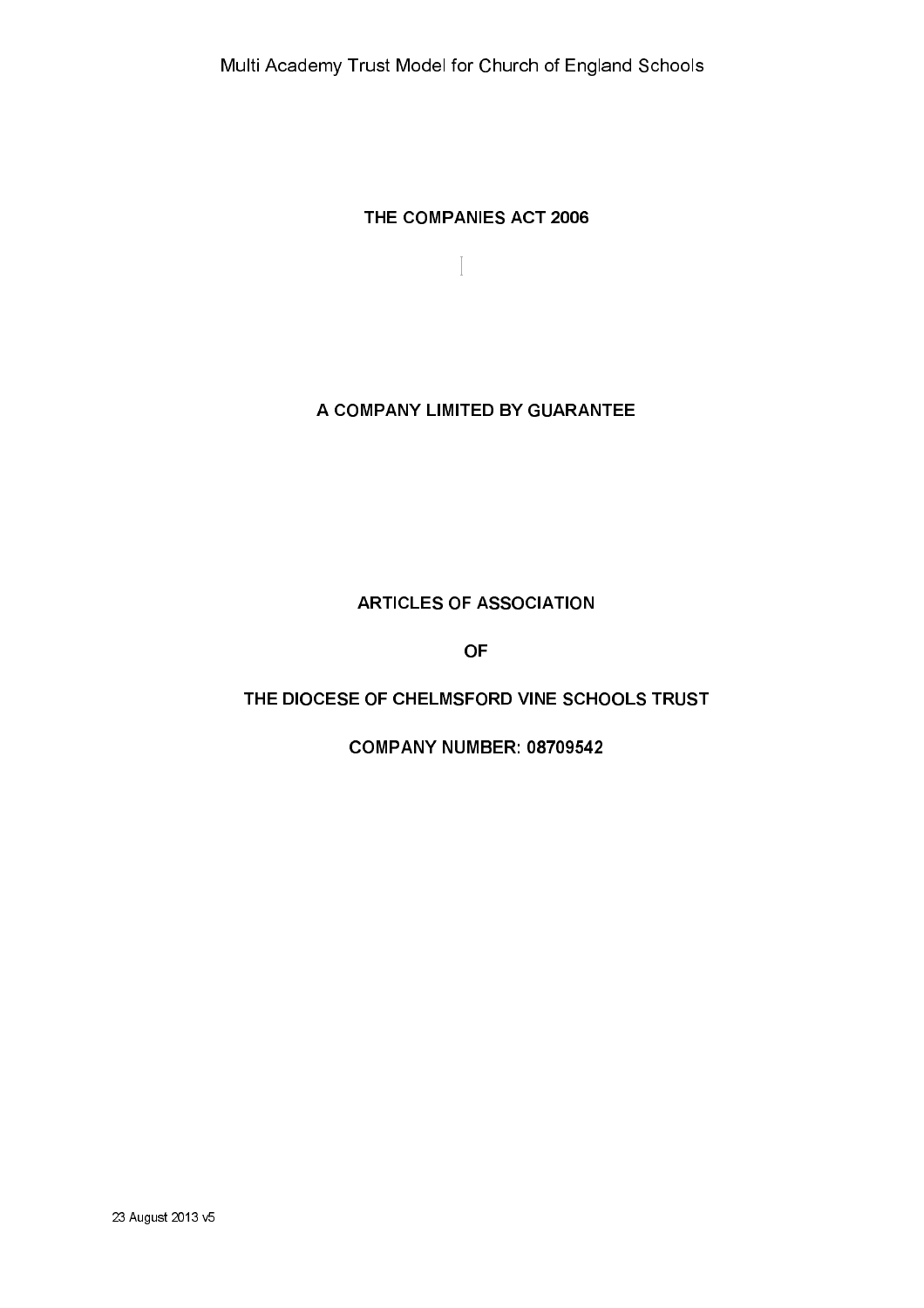# THE COMPANIES ACT 2006

# **COMPANY LIMITED BY GUARANTEE**

# **ARTICLES OF ASSOCIATION**

### OF

# THE DIOCESE OF CHELMSFORD VINE SCHOOLS TRUST

### **INTERPRETATION**

- $1<sup>1</sup>$ In these Articles:-
	- "the Academies" means all the schools referred to in Article 4 and established by  $(a)$ the Company (and "Academy" shall mean any one of those schools);
	- $(b)$ "Academy Financial Year" means the academic vear from 1<sup>st</sup> of September to 31<sup>st</sup> of August of the following year;
	- "the Articles" means these Articles of Association of the Company;  $(c)$
	- "CDET" means The Chelmsford Diocese Educational Trust (Company number  $(d)$ 07706638) of 53 New Street, Chelmsford, Essex CM1 1AT:
	- "Chief Executive Officer" means such person as may be appointed by the  $(e)$ Directors as the Chief Executive Officer of the Company<sup>1</sup>:
	- $(f)$ "Chief Inspector" means Her Majesty's Chief Inspector of Education, Children's Services and Skills or his successor:
	- "clear days" in relation to the period of a notice means the period excluding the  $(q)$ day when the notice is given or deemed to be given and the day on which it is given or on which it is to take effect;
	- "Clerk" means the clerk to the Directors or any other person appointed to perform  $(h)$ the duties of the clerk to the Directors, including a joint, assistant or deputy clerk;
	- "the Company" means, save as otherwise defined at Article 6.9, the company  $(i)$ intended to be regulated by these Articles and referred to in Article 2;
	- "Diocese" means the Church of England diocese in which the Academies are  $(i)$ situated;

 $1$  Optional – delete if not required and state "Not used".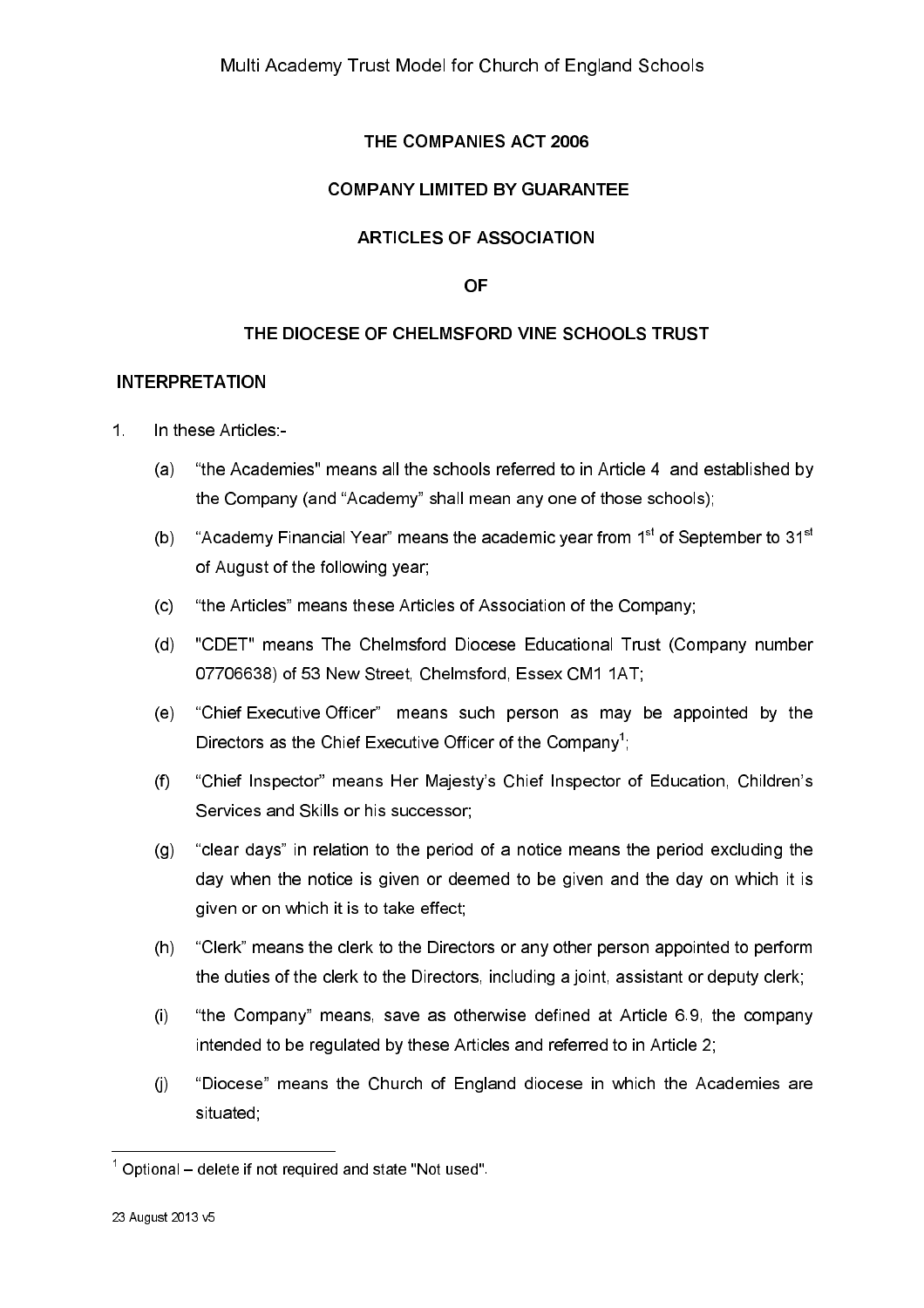- $(k)$ "Diocesan Board of Education" means that body constituted under the Diocesan Boards of Education Measure 1991 for the Diocese and any successor body;
- "Diocesan Board of Finance" means the Diocesan Board of Finance for the  $(1)$ Diocese;
- "Diocesan Director of Education" means the Diocesan Director of Education of  $(m)$ the Chelmsford Diocesan Board of Education;
- "the Directors" means, save as otherwise defined at Article 6.9, the directors of  $(n)$ the Company (and "Director" means any one of those directors);
- "Financial Expert" means an individual, company or firm who is authorised to  $(0)$ give investment advice under the Financial Services and Markets Act 2000;
- "the LAs" means all the local authorities covering the areas in which the  $(p)$ Academies are situated (and "the LA" shall mean any one of these local authorities);
- "Local Authority Associated Persons" means any person associated with any  $(q)$ local authority within the meaning given in section 69 of the Local Government and Housing Act 1989;
- $(r)$ "Local Governing Bodies" means the committees appointed pursuant to Articles 100-102 and 104 (and "Local Governing Body" means any one of these committees);
- "Member" means a member of the Company and someone who as such is  $(s)$ bound by the undertaking contained in Article 8;
- "the Memorandum" means the Memorandum of Association of the Company;  $(t)$
- "Office" means the registered office of the Company;  $(u)$
- $(v)$ "Parent Directors" means the Directors elected or appointed pursuant to Articles 53 - 56 inclusive
- "Principals" means the head teachers of the Academies (and "Principal" means  $(w)$ any one of these head teachers);
- "Principal Regulator" means the body or person appointed as the Principal  $(x)$ Regulator under the Charities Act 2011:
- "Relevant Funding Agreements" means the agreement or agreements entered  $(y)$ into by the Company and the Secretary of State under section 1 of the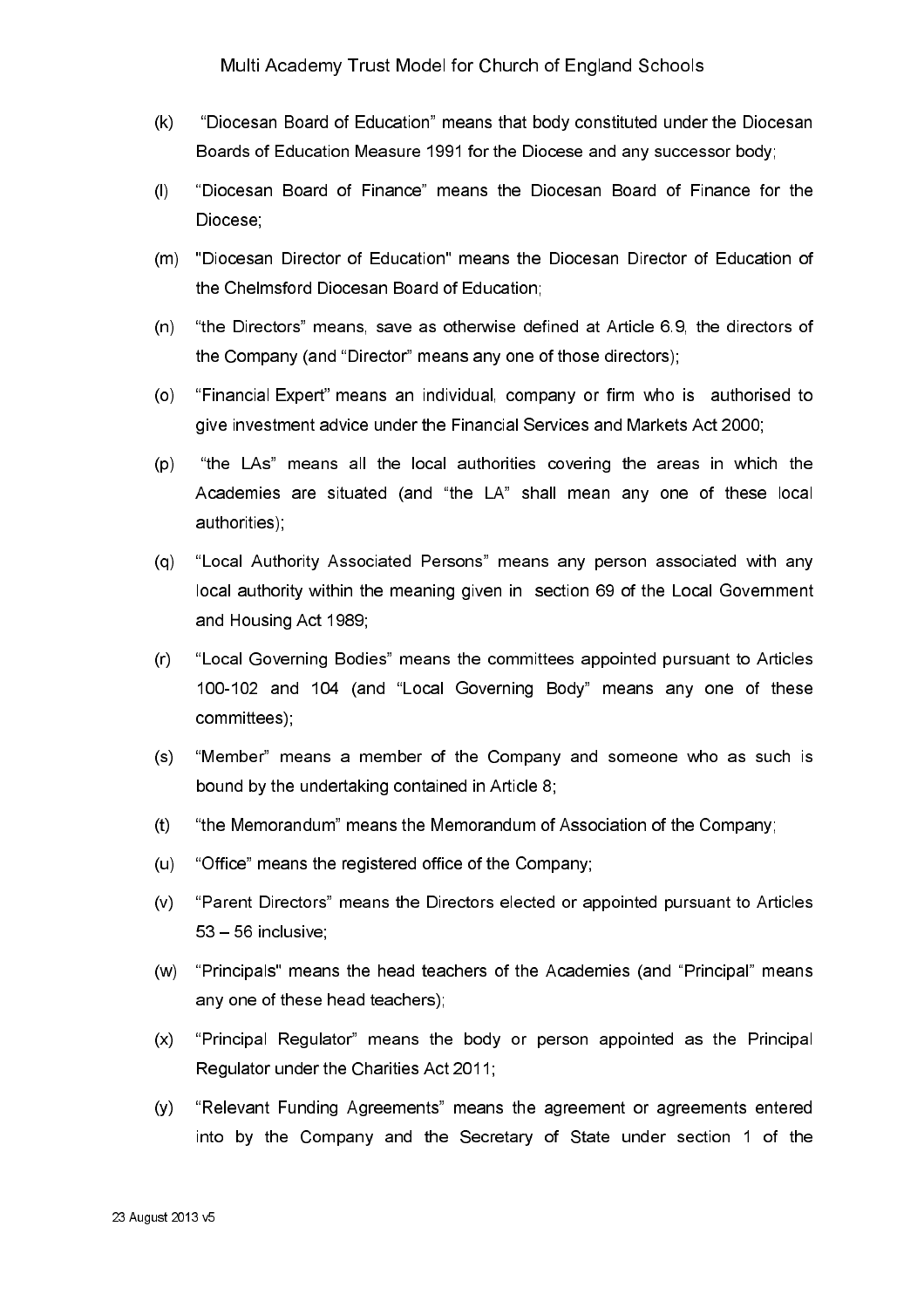Academies Act 2010 for the establishment of each Academy, including any variation or supplemental agreements thereof.

- "Scheme of Delegation" means an instrument by the Directors delegating such  $(z)$ powers and responsibilities of the Directors as may be appropriate for them to delegate to the Local Governing Bodies consistently with the Objects;
- (aa) "the seal" means the common seal of the Company if it has one:
- (bb) "Secretary of State" means the Secretary of State for Education or successor;;
- (cc) "Teacher" means a person employed under a contract of employment or a contract for services or otherwise engaged to provide his services as a teacher at one or more Academies;
- (dd) "Trustees" means those trustees holding the schools' sites and providing them to the Academy Trust for use and occupation by the Academies;
- (ee) "the United Kingdom" means Great Britain and Northern Ireland;
- (ff) words importing the masculine gender only shall include the feminine gender. Words importing the singular number shall include the plural number, and vice versa;
- (gg) subject as aforesaid, words or expressions contained in these Articles shall, unless the context requires otherwise, bear the same meaning as in the Companies Act 2006, as appropriate:
- (hh) any reference to a statute or statutory provision or measure shall include any statute or statutory provision or measure which replaces or supersedes such statute or statutory provision or measure including any modification or amendment thereto
- $2<sup>1</sup>$ The Company's name is The Diocese of Chelmsford Vine Schools Trust (and in this document it is called "the Company").
- $3<sup>1</sup>$ The Company's registered office is to be situated in England and Wales.

#### **OBJECTS**

 $\overline{4}$ The Company's object ("the Object") is specifically restricted to the following:

to advance for the public benefit education in the United Kingdom, in particular but without prejudice to the generality of the foregoing by establishing, maintaining,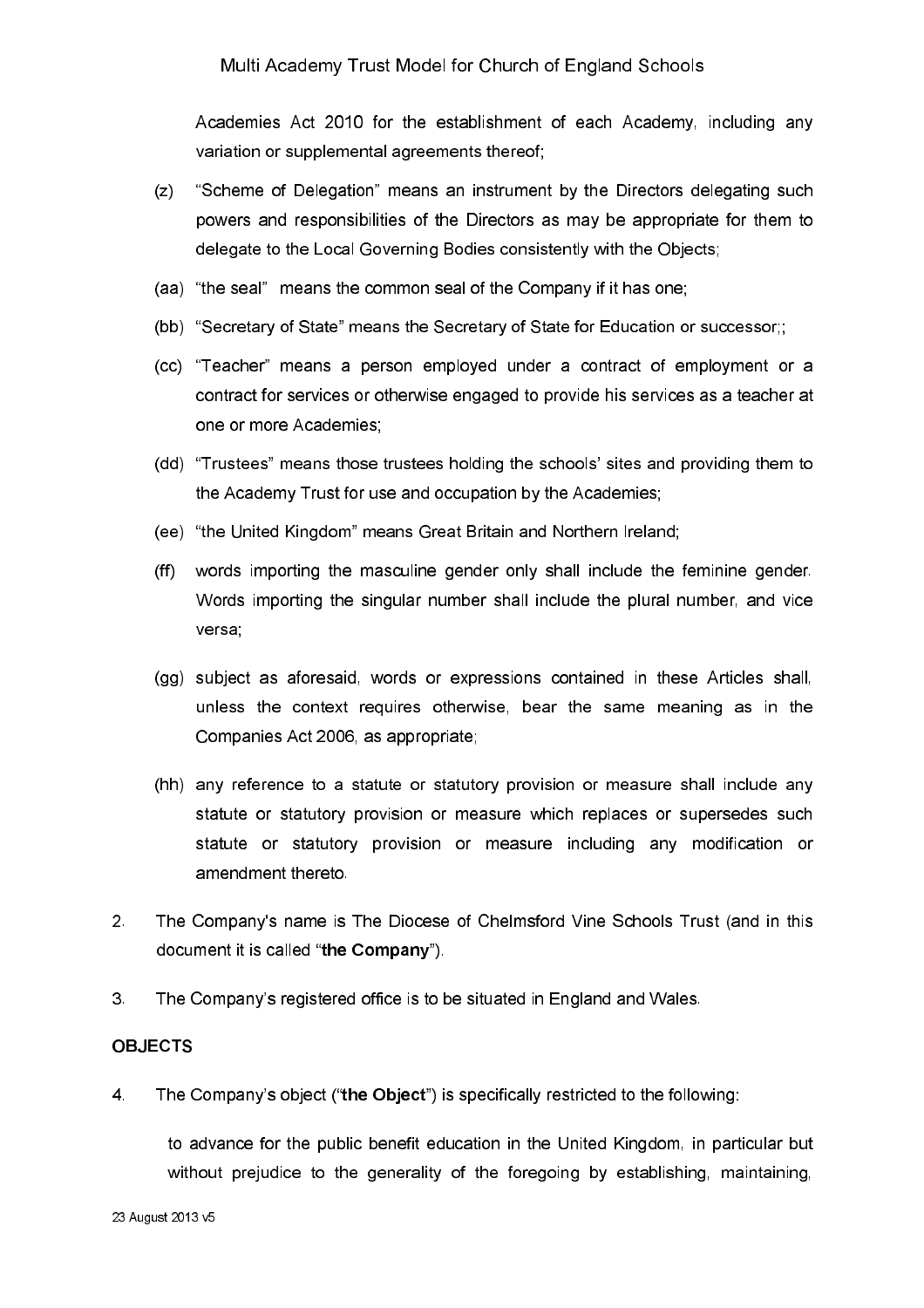carrying on, managing and developing Academies which shall offer a broad and balanced curriculum and which shall include:

- $(i)$ Church of England schools designated as such which shall be conducted in accordance with the principles, practices and tenets of the Church of England both generally and in particular in relation to arranging for religious education and daily acts of worship, and having regard to any advice issued by the Diocesan Board of Education: and
- other Academies whether with or without a designated religious character;  $(ii)$ but in relation to each of the Academies to recognise and support their individual ethos, whether or not designated Church of England.
- 5 In furtherance of the Object but not further or otherwise the Company may exercise the following powers:
	- $(a)$ to draw, make, accept, endorse, discount, execute and issue promissory notes, bills, cheques and other instruments, and to operate bank accounts in the name of the Company;
	- $(b)$ to raise funds and to invite and receive contributions provided that in raising funds the Company shall not undertake any substantial permanent trading activities and shall conform to any relevant statutory regulations;
	- $(c)$ (subject to such further consents as may be required by law or as may be required from the Trustees as landlords/licensors where this is the case) to acquire, alter, improve and charge or otherwise dispose of property;
	- $(d)$ subject to Article 6 below to employ such staff, as are necessary for the proper pursuit of the Obiect (including the maintenance of an effective Church of England ethos in relation to Academies falling within Article 4(i)) and to make all reasonable and necessary provision for the payments of pensions and superannuation to staff and their dependants;
	- $(e)$ to establish or support, whether financially or otherwise, any charitable trusts, associations or institutions formed for all or any of the Object:
	- $(f)$ schools, schools to co-operate with other charities, other independent maintained by a local authority, 16-19 Academies, alternative provision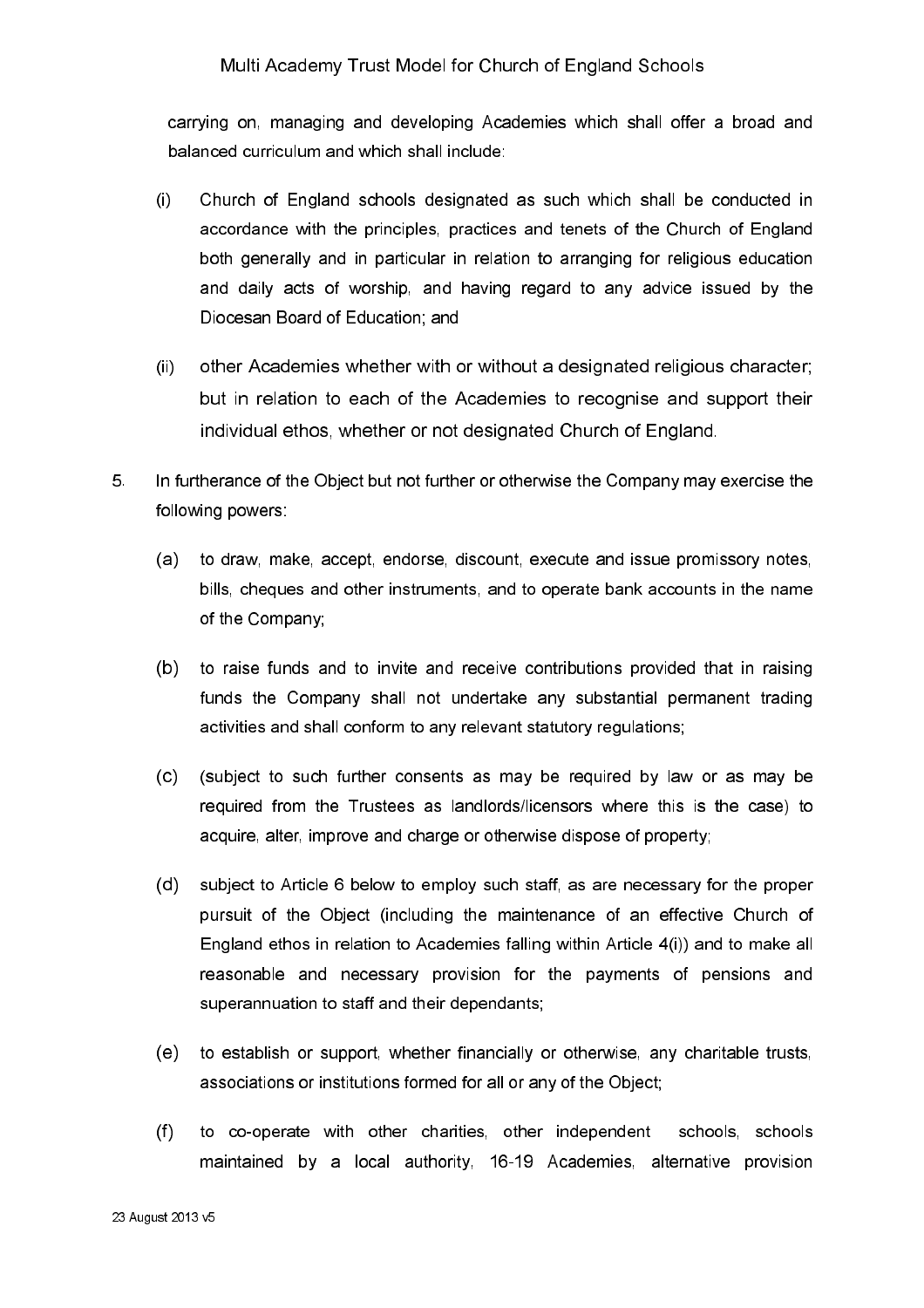Academies, institutions within the further education sector, voluntary bodies and statutory authorities operating in furtherance of the Object and to exchange information and advice with them:

- $(q)$ to pay out of funds of the Company the costs, charges and expenses of and incidental to the formation and registration of the Company;
- $(h)$ to establish, maintain, carry on, manage and develop the Academies at locations to be determined by the Directors:
- $(i)$ to offer scholarships, exhibitions, prizes and awards to pupils and former pupils. and otherwise to encourage and assist pupils and former pupils;
- $(i)$ to provide educational facilities and services to students of all ages and the wider community for the public benefit.
- $(k)$ to carry out research into the development and application of new techniques in education and to their approach to curriculum development and delivery and to publish the results of such research, and to develop means of benefiting from application of the experience of industry, commerce, other schools and the voluntary sector to the education of pupils in academies;
- $(1)$ subject to such consents as may be required from the Trustees or otherwise required by law and/or by any contract entered into by or on behalf of the Company, to borrow and raise money for the furtherance of the Object in such manner and on such security as the Company may think fit;
- (m) to deposit or invest any funds of the Company not immediately required for the furtherance of its object (but to invest only after obtaining such advice from a financial expert as the Directors consider necessary and having regard to the suitability of investments and the need for diversification);
- $(n)$ to delegate the management of investments to a financial expert, but only on terms that:
	- the investment policy is set down in writing for the financial expert by the  $(i)$ Directors:
	- every transaction is reported promptly to the Directors;  $(ii)$
	- the performance of the investments is reviewed regularly with the  $(iii)$ **Directors**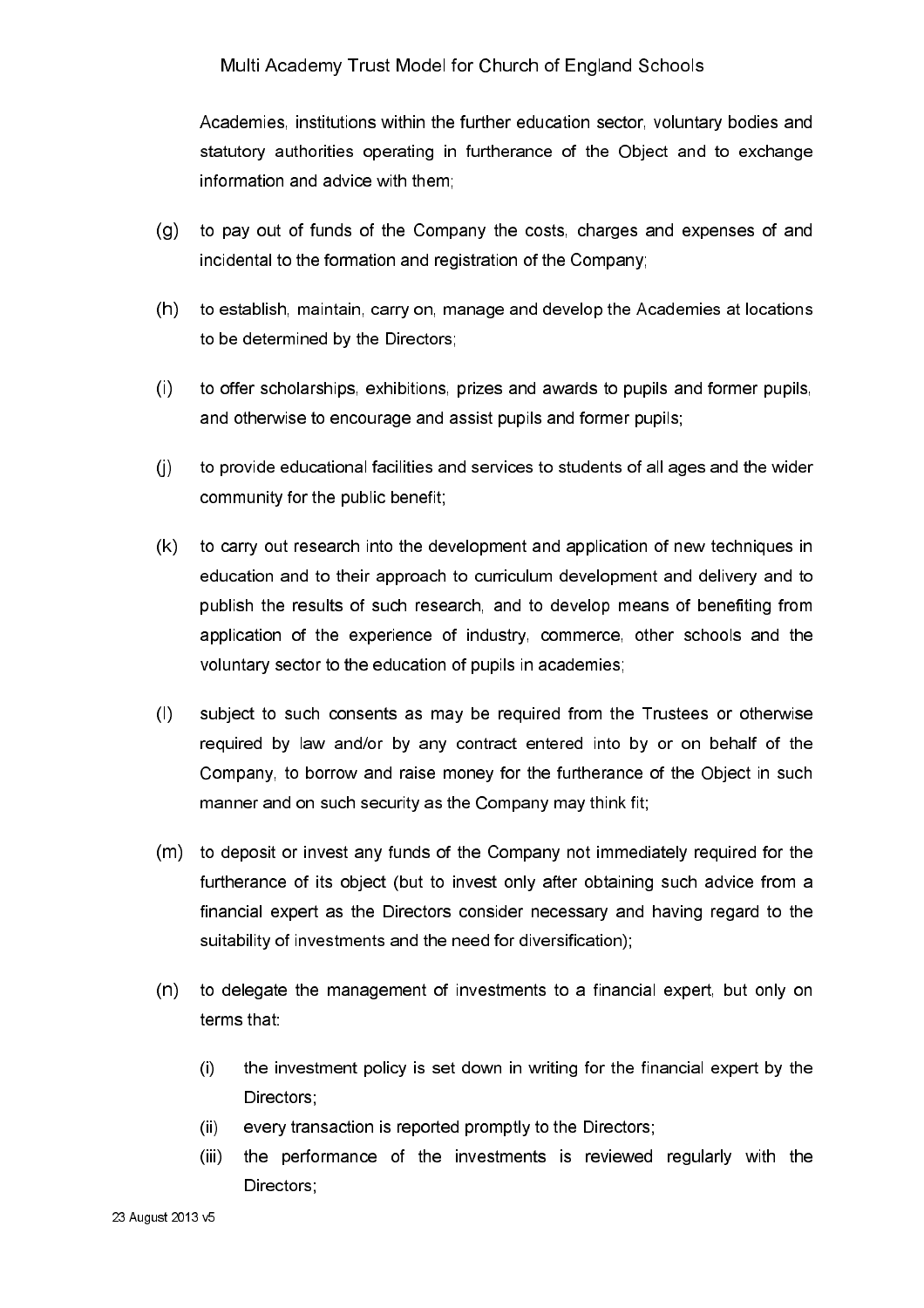- $(iv)$ the Directors are entitled to cancel the delegation arrangement at any time;
- $(v)$ the investment policy and the delegation arrangement are reviewed at least once a year;
- all payments due to the financial expert are on a scale or at a level which is  $(vi)$ agreed in advance and are notified promptly to the Directors on receipt; and
- (vii) the financial expert must not do anything outside the powers of the Directors;
- $(0)$ to arrange for investments or other property of the Company to be held in the name of a nominee company acting under the control of the Directors or of a financial expert acting under their instructions, and to pay any reasonable fee required,
- to provide indemnity insurance to Directors and the members of any Local  $(p)$ Governing Body (to the extent necessary) in accordance with, and subject to the conditions of section 232 to 235 of the Companies Act 2006, section 189 of the Charities Act 2011 or any other provision of law applicable to charitable companies and any such indemnity is limited accordingly;
- $(q)$ to establish subsidiary companies to carry on any trade or business for the purpose of raising funds for the Company;
- to do all such other lawful things as are necessary for or are incidental to or  $(r)$ conducive to the achievement of the Object and appropriate to the religious character of the Academy.
- 6.1 The income and property of the Company shall be applied solely towards the promotion of the Object.
- 6.2 None of the income or property of the Company may be paid or transferred directly or indirectly by way of dividend bonus or otherwise by way of profit to any member of the Company. Nonetheless a Member of the Company who is not also a Director may:
	- (a) benefit as a beneficiary of the Company:
	- (b) be paid reasonable and proper remuneration for any goods or services supplied to the Company;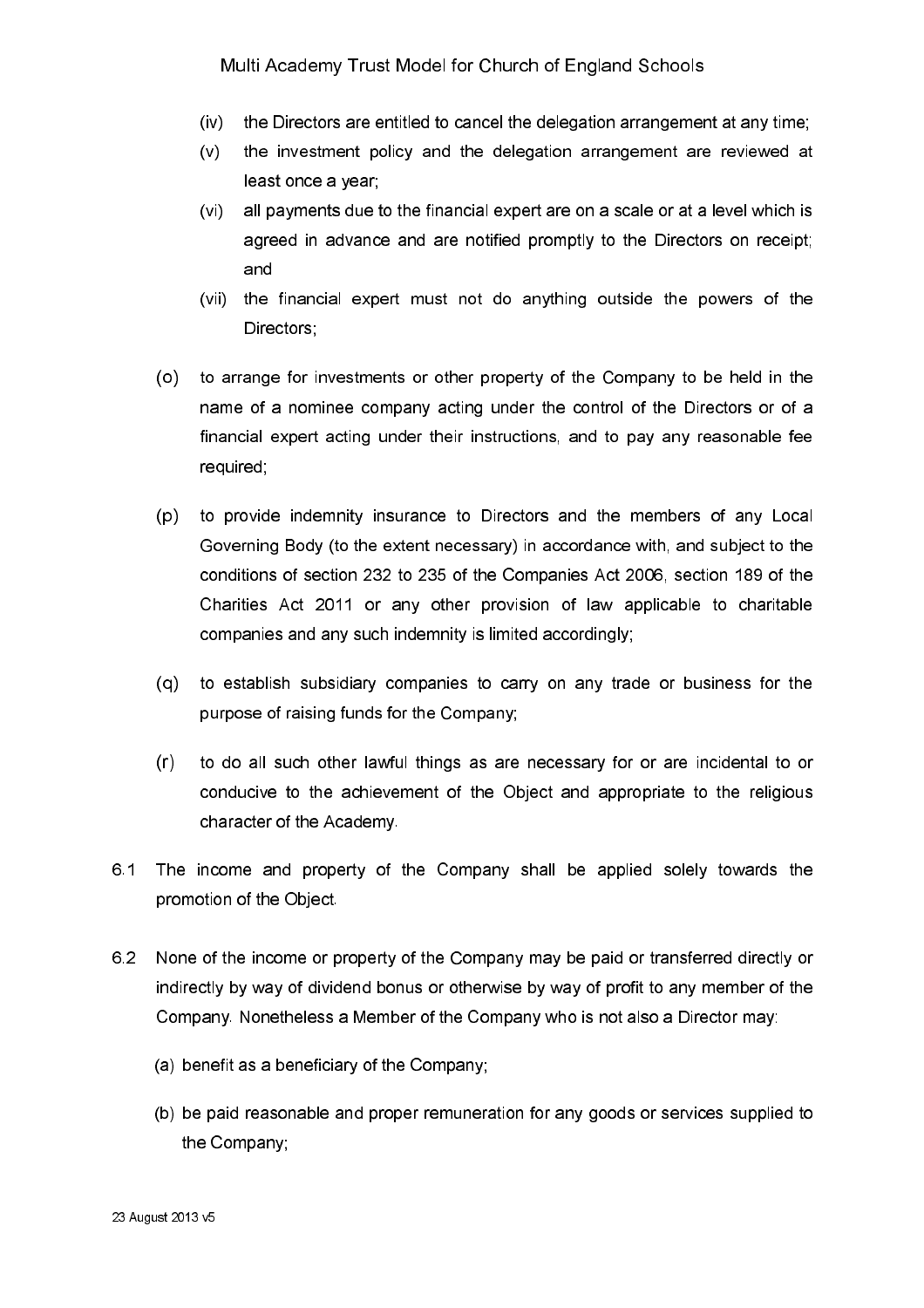- (c) be paid rent for premises let by the Member of the Company if the amount of the rent and other terms of the letting are reasonable and proper; and
- (d) be paid interest on money lent to the Company at a reasonable and proper rate. such rate not to exceed 2 per cent per annum below the base lending rate of a UK clearing bank selected by the Directors, or 0.5%, whichever is the higher.
- 6.3 A Director may benefit from any indemnity insurance purchased at the Company's expense to cover the liability of the Directors which by virtue of any rule of law would otherwise attach to them in respect of any negligence, default or breach of trust or breach of duty of which they may be guilty in relation to the Company: provided that any such insurance shall not extend to:
	- any claim arising from any act or omission which Directors knew to be a breach  $\left($ of trust or breach of duty or which was committed by the Directors in reckless disregard to whether it was a breach of trust or breach of duty or not; and,
	- provided also that any such insurance shall not extend to the costs of any  $(ii)$ unsuccessful defence to a criminal prosecution brought against the Directors in their capacity as directors of the Company.

Further, this Article does not authorise a Director to benefit from any indemnity insurance that would be rendered void by any provision of the Companies Act 2006, the Charities Act 2011 or any other provision of law.

- 64 A company, which has shares listed on a recognised stock exchange and of which any one Director holds no more than 1% of the issued capital of that company, may receive fees, remuneration or other benefit in money or money's worth from the Company
- 6.5 A Director may at the discretion of the Directors be reimbursed from the property of the Company for reasonable expenses properly incurred by him or her when acting on behalf of the Company, but excluding expenses in connection with foreign travel.
- 6.6 No Director may
	- $(a)$ buy any goods or services from the Company:
	- $(b)$ sell goods, services, or any interest in land to the Company;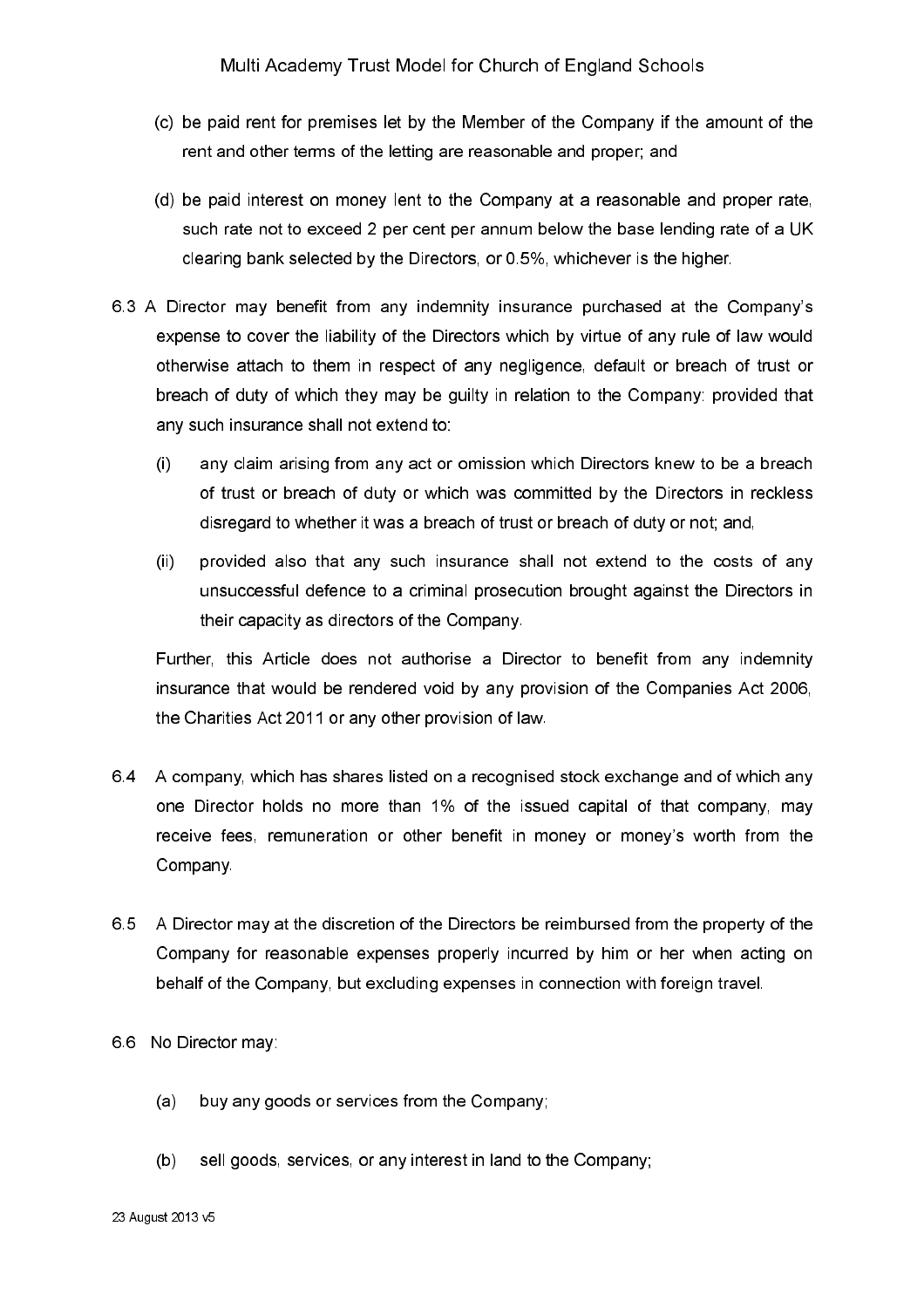- $(c)$ be employed by, or receive any remuneration from the Company other than the Chief Executive Officer:
- receive any other financial benefit from the Company unless:  $(d)$ 
	- $(i)$ the payment is permitted by Article 6.7 and the Directors follow the procedure and observe the conditions set out in Article 6.8; or
	- the Directors obtain the prior written approval of the Charity Commission  $(i)$ and fully comply with any procedures it prescribes.
- 6.7 Subject to Article 6.8, a Director may:
	- receive a benefit from the Company in the capacity of a beneficiary of the  $(a)$ Company;
	- $(b)$ be employed by the Company or enter into a contract for the supply of goods or services to the Company, other than for acting as a Director;
	- $(c)$ receive interest on money lent to the Company at a reasonable and proper rate not exceeding 2% per annum below the base rate of a clearing bank to be selected by the Directors, or 0.5%, whichever is the higher; and
	- (d) receive rent for premises let by the Director to the Company if the amount of the rent and the other terms of the lease are reasonable and proper.
- 6.8 The Company and its Directors may only rely upon the authority provided by Article 6.7 if each of the following conditions is satisfied:
	- the remuneration or other sums paid to the Director do not exceed an amount  $(a)$ that is reasonable in all the circumstances.
	- the Director is absent from the part of any meeting at which there is discussion  $(b)$  $o<sub>f</sub>$ 
		- $(i)$ his or her employment, remuneration, or any matter concerning the contract, payment or benefit; or
		- $(ii)$ his or her performance in the employment, or his or her performance of the contract: or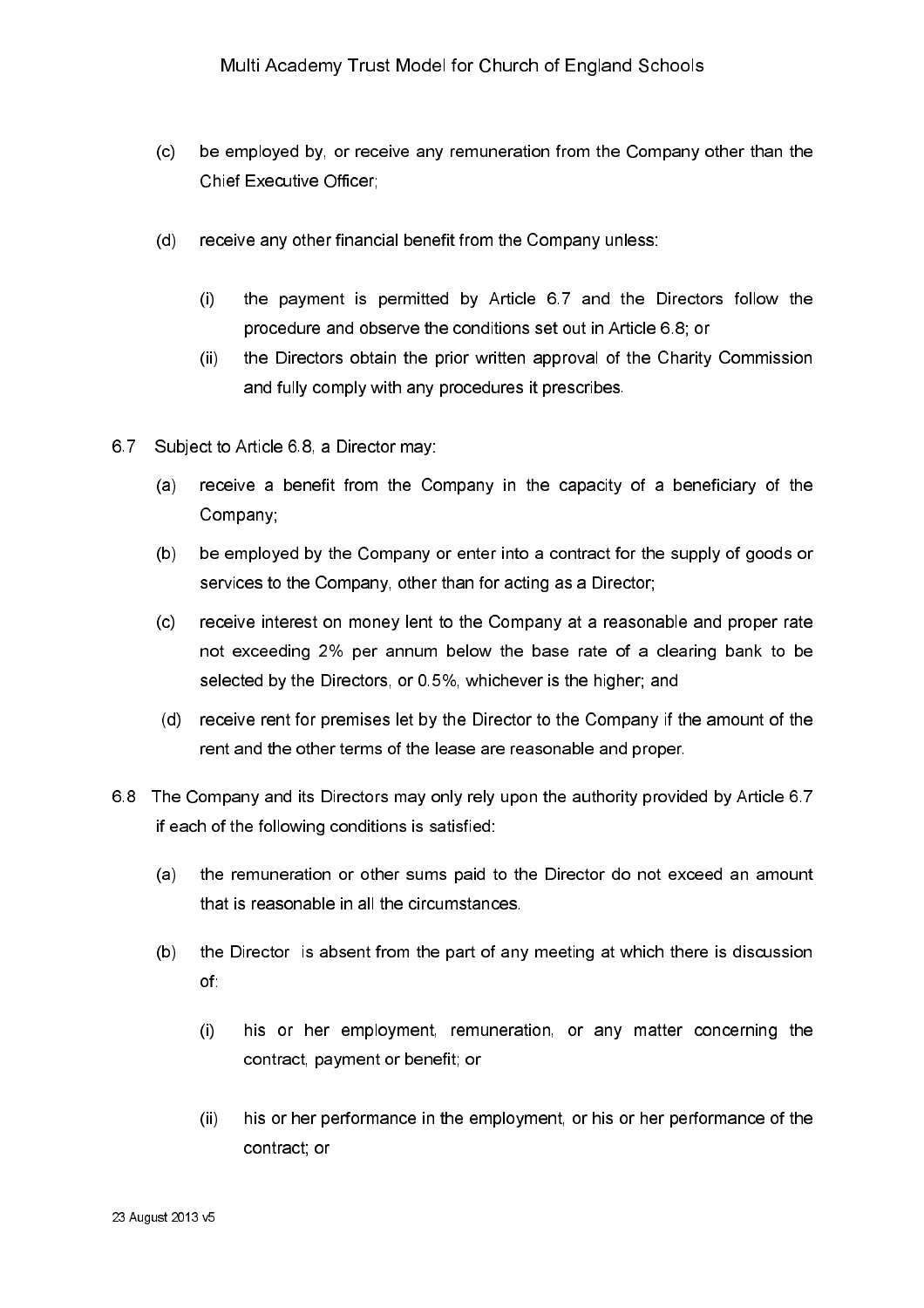- $(iii)$ any proposal to enter into any other contract or arrangement with him or her or to confer any benefit upon him or her that would be permitted under Article 67 or
- any other matter relating to a payment or the conferring of any benefit  $(iv)$ permitted by Article 6.7.
- the Director does not vote on any such matter and is not to be counted when  $(c)$ calculating whether a quorum of Directors is present at the meeting;
- $(d)$ save in relation to employing or contracting with the Chief Executive Officer the other Directors are satisfied that it is in the interests of the Company to employ or to contract with that Director rather than with someone who is not a Director. In reaching that decision the Directors must balance the advantage of employing a Director against the disadvantages of doing so (especially the loss of the Director's services as a result of dealing with the Director's conflict of interest);
- $(e)$ the reason for their decision is recorded by the Directors in the minute book; and
- a majority of the Directors then in office have received no such payments or  $(f)$ benefit
- 6.8A The provision in Article 6.6(c) that no Director may be employed by or receive any remuneration from the Company (other than the Chief Executive Officer) does not apply to an employee of the Company who is subsequently elected or appointed as a Director save that this Article shall only allow such a Director to receive remuneration or benefit from the Company in his capacity as an employee of the Company and provided that the procedure as set out in Articles 6.8(b)(i), (ii) and 6.8 (c) is followed.
- 69 In Articles 62 69
	- "company" shall include any company in which the Company:  $(a)$ 
		- holds more than 50% of the shares; or  $\bullet$
		- $\bullet$ controls more than 50% of the voting rights attached to the shares; or
		- has the right to appoint one or more Directors to the Board of the company:  $\bullet$
	- "Director" shall include any child, stepchild, parent, grandchild, grandparent,  $(b)$ brother, sister or spouse of the Director or any person living with the Director as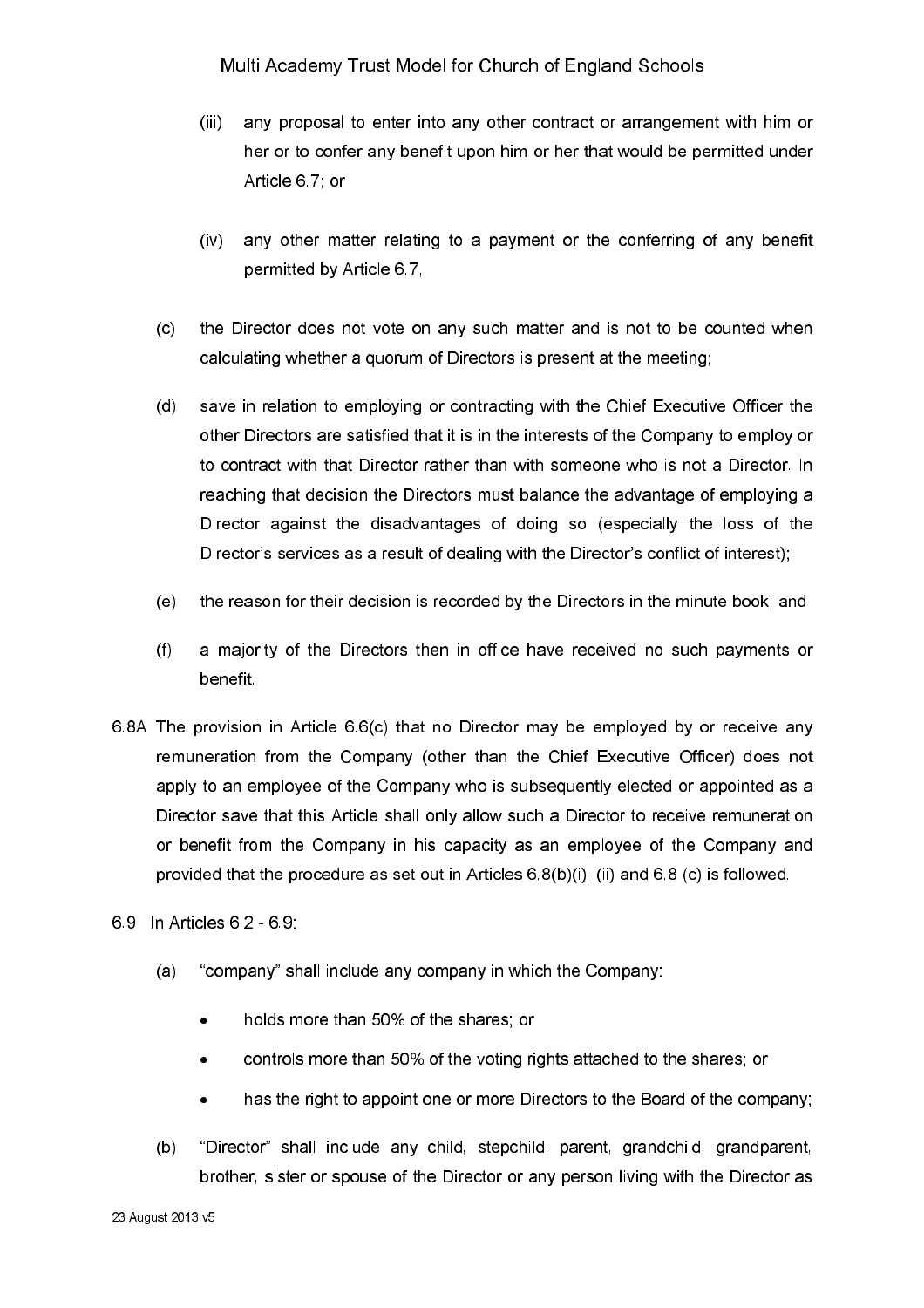his or her partner;

- the employment or remuneration of a Director includes the engagement or  $(c)$ remuneration of any firm or company in which the Director is:
	- a partner;  $(i)$
	- $(ii)$ an employee;
	- a consultant:  $(iii)$
	- a director:  $(iv)$
	- a member; or  $(v)$
	- a shareholder, unless the shares of the company are listed on a  $(v<sub>i</sub>)$ recognised stock exchange and the Director holds less than 1% of the issued capital
- $7<sup>7</sup>$ The liability of the members of the Company is limited.
- Every Member of the Company undertakes to contribute such amount as may be 8 required (not exceeding £10) to the Company's assets if it should be wound up while he or she is a Member or within one year after he or she ceases to be a Member, for payment of the Company's debts and liabilities before he or she ceases to be a Member, and of the costs, charges and expenses of winding up, and for the adjustment of the rights of the contributories among themselves.
- 9 If the Company is wound up or dissolved and after all its debts and liabilities (including any under section 2 of the Academies Act 2010) have been satisfied there remains any property it shall not be paid to or distributed among the Members of the Company. but shall be given or transferred to some other charity or charities having objects similar to the Object which prohibits the distribution of its or their income and property to an extent at least as great as is imposed on the Company by Article 6 above. chosen by the Members of the Company at or before the time of dissolution and if that cannot be done then to some other charitable object.
- No alteration or addition shall be made to or in the provisions of the Memorandum  $10<sup>1</sup>$ and/or Articles without the written consent of the Trustees and the Diocesan Board of Education. $2$

 $2$  The requirement for the consent of the Trustees and the Diocesan Board of Education (whether they are members or otherwise) corresponds to the requirement for maintained schools that the consent of these bodies be obtained prior to a change to the Instrument of Government under the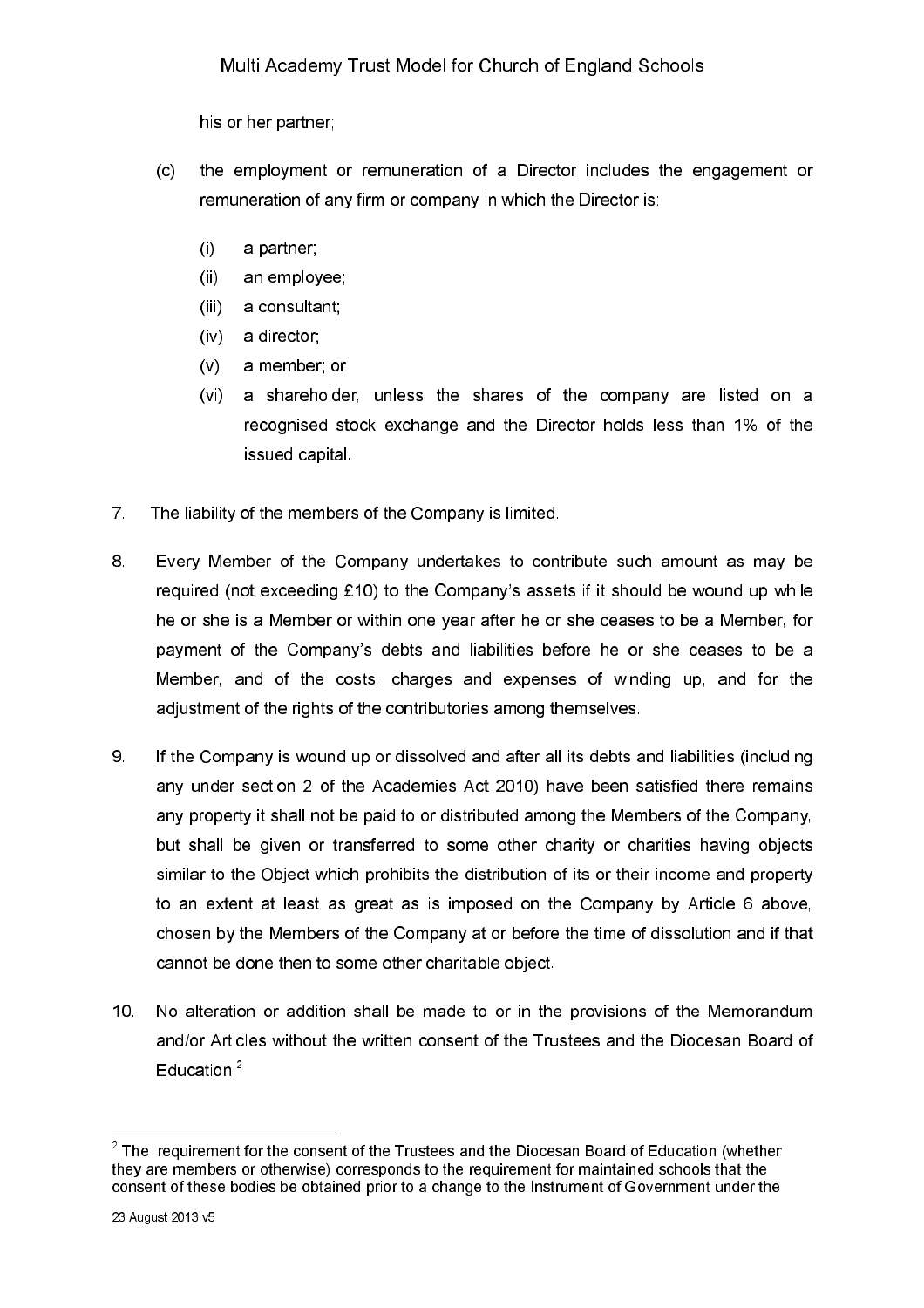11. No alteration or addition shall be made to or in the provisions of the Articles which would have the effect (a) that the Company would cease to be a company to which section 60 of the Companies Act 2006 applies: or (b) that the Company would cease to be a charity

### $MEMBERS<sup>3</sup>$

- 12. The Members of the Company shall comprise:
	- the signatories to the Memorandum, who shall be:  $(a)$ 
		- (i) CDET acting corporately by the hand of one of its directors; and
		- (ii) the Chairman for the time being of the Diocesan Board of Education;
		- (iii) the Diocesan Director of Education
	- $(b)$ the chairman of the Directors; and
	- any person appointed under Article 16.  $(c)$
- $13<sup>2</sup>$ Each of the persons entitled to appoint Members in Article 12 shall have the right from time to time by written notice delivered to the Office to remove any Member appointed by them and to appoint a replacement Member to fill a vacancy whether resulting from such removal or otherwise.
- 14. If any of the persons entitled to appoint Members in Article 12:
	- in the case of an individual, die or become legally incapacitated;  $(a)$
	- in the case of a corporate entity, cease to exist and are not replaced by a  $(b)$ successor institution: or
	- becomes insolvent or makes any arrangement or composition with their creditors  $(c)$ generally,

their right to appoint Members under these Articles shall vest in the remaining **Members** 

Schools Governance (Constitution) (England) Regulations 2007.

 $3$  The DfE's preference is for employees of the Company not to be Members.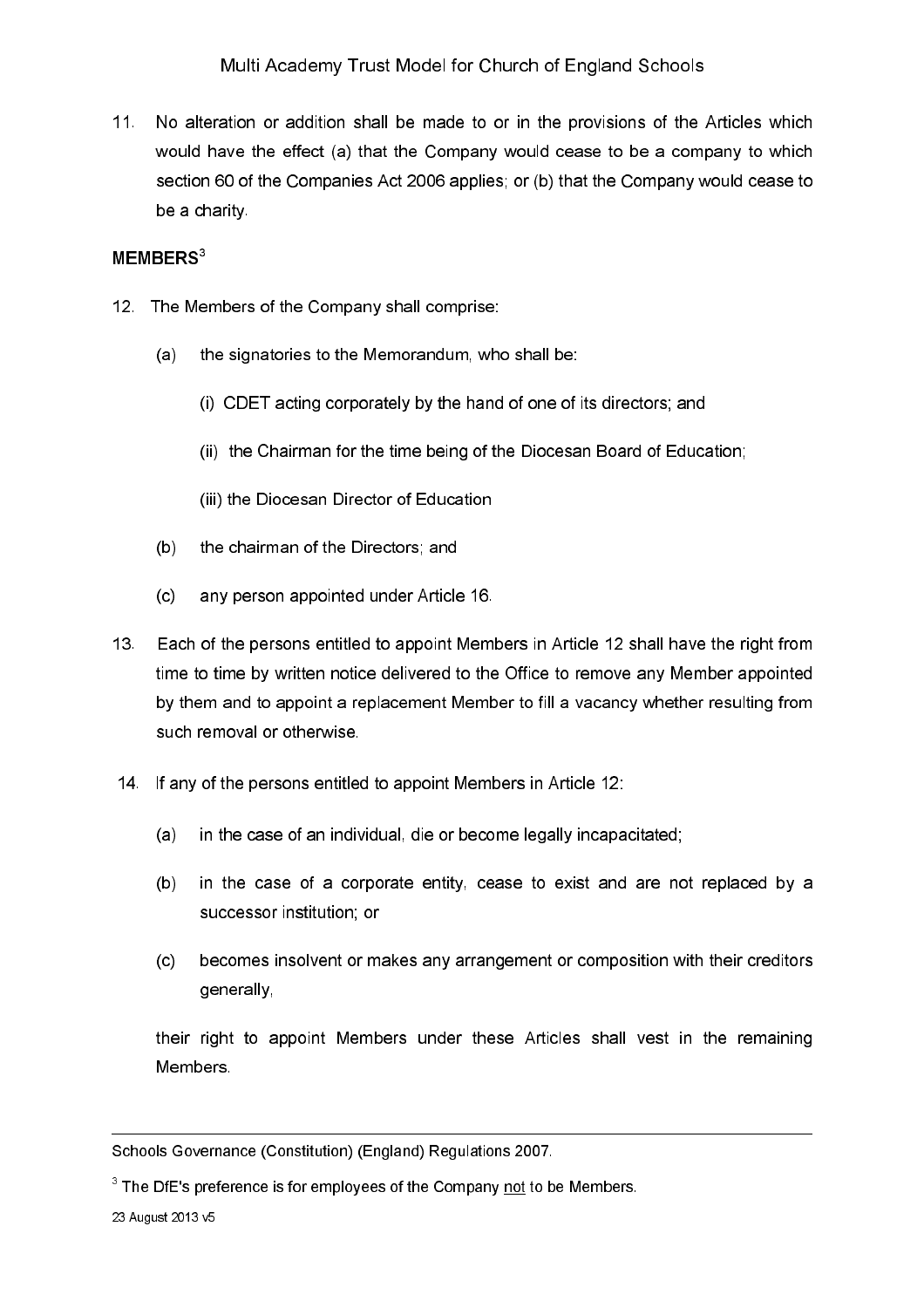- 15. Membership will terminate automatically if:
	- (a) a Member (which is a corporate entity) ceases to exist and is not replaced by a successor institution:
	- a Member (who is an individual) dies or becomes incapable by reason of illness  $(b)$ or injury of managing and administering his or her own affairs; or
	- a Member becomes insolvent or makes any arrangement or composition with that  $(c)$ Member's creditors generally.
- 16. The Members with the written consent of the Diocesan Board of Education may agree by passing a special resolution in writing to appoint such additional Members as they think fit and may agree by passing a special resolution in writing to remove any such additional Members provided that such appointment or removal is in the interests of the Company.
- 17. Every person nominated to be a Member of the Company shall either sign a written consent to become a Member or sign the register of Members on becoming a Member.
- 18. Any Member may resign provided that after such resignation the number of Members is not less than three. A Member shall cease to be one immediately on the receipt by the Company of a notice in writing signed by the person or persons entitled to remove him under Articles 13 or 16 provided that no such notice shall take effect when the number of Members is less than three unless it contains or is accompanied by the appointment of a replacement Member.

### **GENERAL MEETINGS**

- 19. The Company shall hold an Annual General Meeting each year in addition to any other meetings in that year, and shall specify the meeting as such in the notices calling it; and not more than fifteen months shall elapse between the date of one Annual General Meeting of the Company and that of the next. Provided that so long as the Company holds its first Annual General Meeting within eighteen months of its incorporation, it need not hold it in the year of its incorporation or in the following year. The Annual General Meeting shall be held at such time and place as the Directors shall appoint. All general meetings other than Annual General Meetings shall be called General Meetings.
- 20. The Directors may call general meetings and, on the requisition of Members pursuant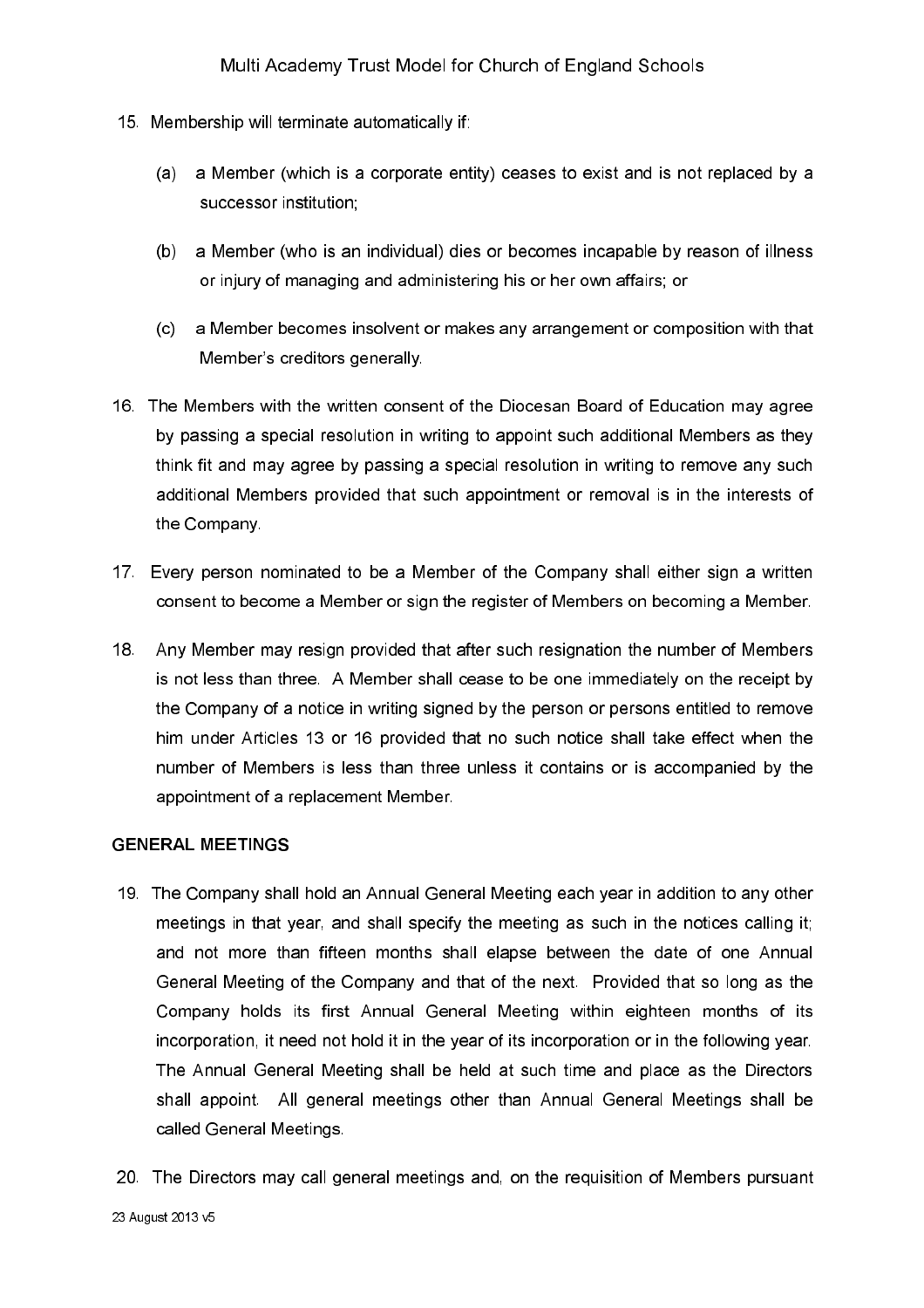to the provisions of the Companies Act 2006, shall forthwith proceed to convene a general meeting in accordance with that Act. If there are not within the United Kingdom sufficient Directors to call a general meeting, any Director or any Member of the Company may call a general meeting.

### **NOTICE OF GENERAL MEETINGS**

21. General meetings shall be called by at least fourteen clear days' notice but a general meeting may be called by shorter notice if it is so agreed by a majority in number of Members having a right to attend and vote and together representing not less than 90% of the total voting rights at that meeting.

The notice shall specify the time and place of the meeting and the general nature of the business to be transacted and, in the case of an Annual General Meeting, shall specify the meeting as such. The notice shall also state that the Member is entitled to appoint a proxy

The notice shall be given to all the Members, to the Directors and auditors.

22. The accidental omission to give notice of a meeting to, or the non-receipt of notice of a meeting by, any person entitled to receive notice shall not invalidate the proceedings at that meeting.

### PROCEEDINGS AT GENERAL MEETINGS

- 23. No business shall be transacted at any meeting unless a quorum is present. A Member counts towards the quorum by being present either in person or by proxy. Two persons entitled to vote upon the business to be transacted, each being a Member or a proxy of a Member or a duly authorised representative of a Member organisation shall constitute a quorum.
- 24. If a quorum is not present within half an hour from the time appointed for the meeting, or if during a meeting a guorum ceases to be present, the meeting shall stand adjourned to the same day in the next week at the same time and place or to such time and place as the Directors may determine.
- 25. If present, the chairman, if any, of the Directors shall preside as chairman of the meeting
- 26. If the chairman of the Directors is not present within fifteen minutes after the time appointed for holding the meeting, the Members present and entitled to vote shall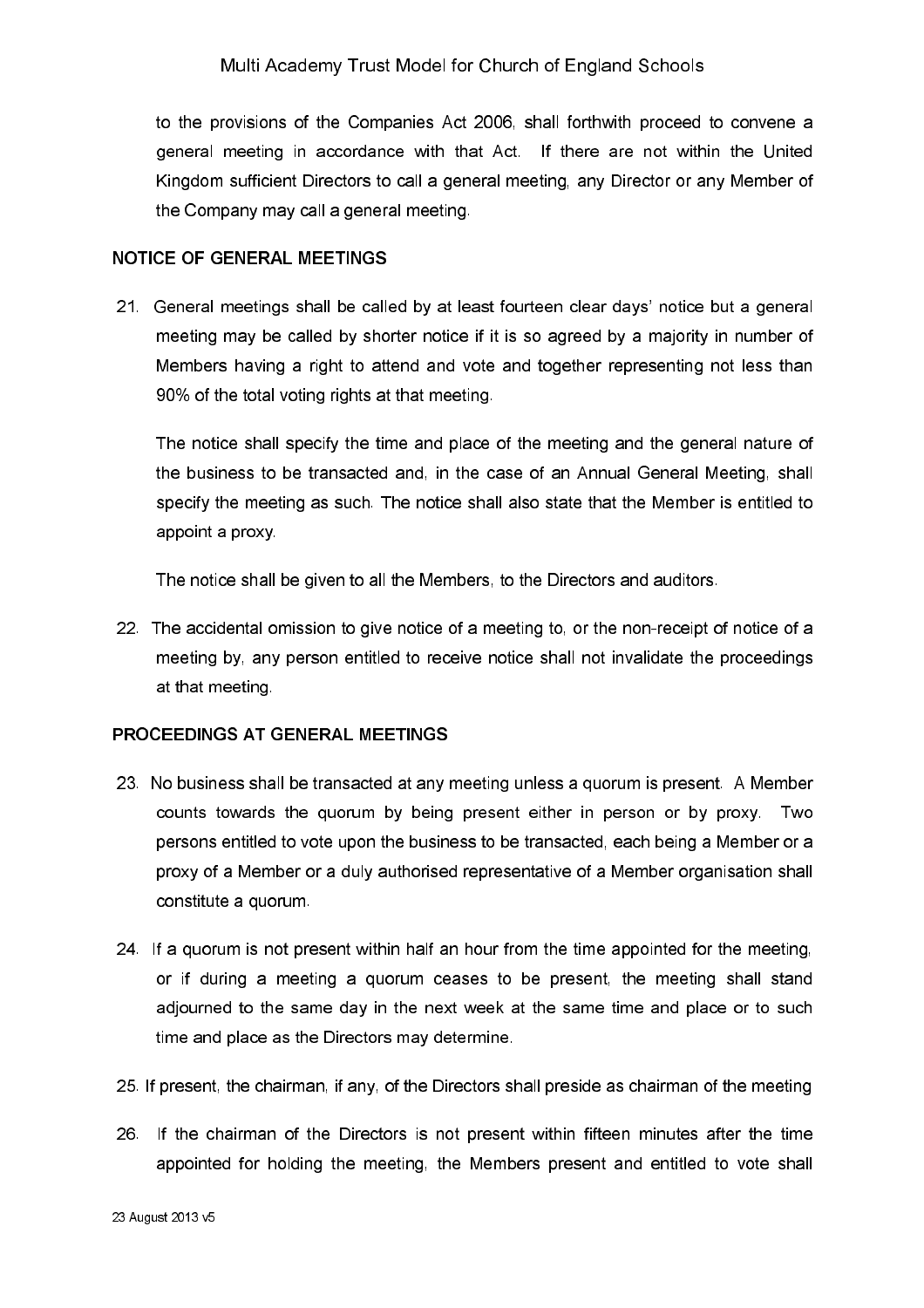choose one of their number to be chairman.

- 27. A Director shall, notwithstanding that he is not a Member, be entitled to attend and speak at any general meeting.
- 28. The chairman may, with the consent of a majority of the Members at a meeting at which a quorum is present (and shall if so directed by the meeting), adjourn the meeting from time to time and from place to place, but no business shall be transacted at any adiourned meeting other than the business which might properly have been transacted at the meeting had the adjournment not taken place. When a meeting is adjourned for fourteen days or more, at least seven clear days' notice shall be given specifying the time and place of the adjourned meeting and the general nature of the business to be transacted. Otherwise it shall not be necessary to give any such notice.
- 29. A resolution put to the vote of the meeting shall be decided on a show of hands unless before, or on the declaration of the result of the show of hands, a poll is duly demanded. Subject to the provisions of the Companies Act 2006, a poll may be demanded:
	- by the chairman: or  $(a)$
	- by at least two Members having the right to vote at the meeting; or,  $(b)$
	- $(c)$ by a Member or Members representing not less than one-tenth of the total voting rights of all the Members having the right to vote at the meeting.
- 30. Unless a poll is duly demanded a declaration by the chairman that a resolution has been carried or carried unanimously, or by a particular majority, or lost, or not carried by a particular majority and an entry to that effect in the minutes of the meeting shall be conclusive evidence of the fact without proof of the number or proportion of the votes recorded in favour of or against such resolution.
- 31. The demand for a poll may be withdrawn, before the poll is taken, but only with the consent of the chairman. The withdrawal of a demand for a poll shall not invalidate the result of a show of hands declared before the demand for the poll was made.
- 32. A poll shall be taken as the chairman directs and he may appoint scrutineers (who need not be Members) and fix a time, date and place for declaring the results. The result of the poll shall be deemed to be the resolution of the meeting at which the poll was demanded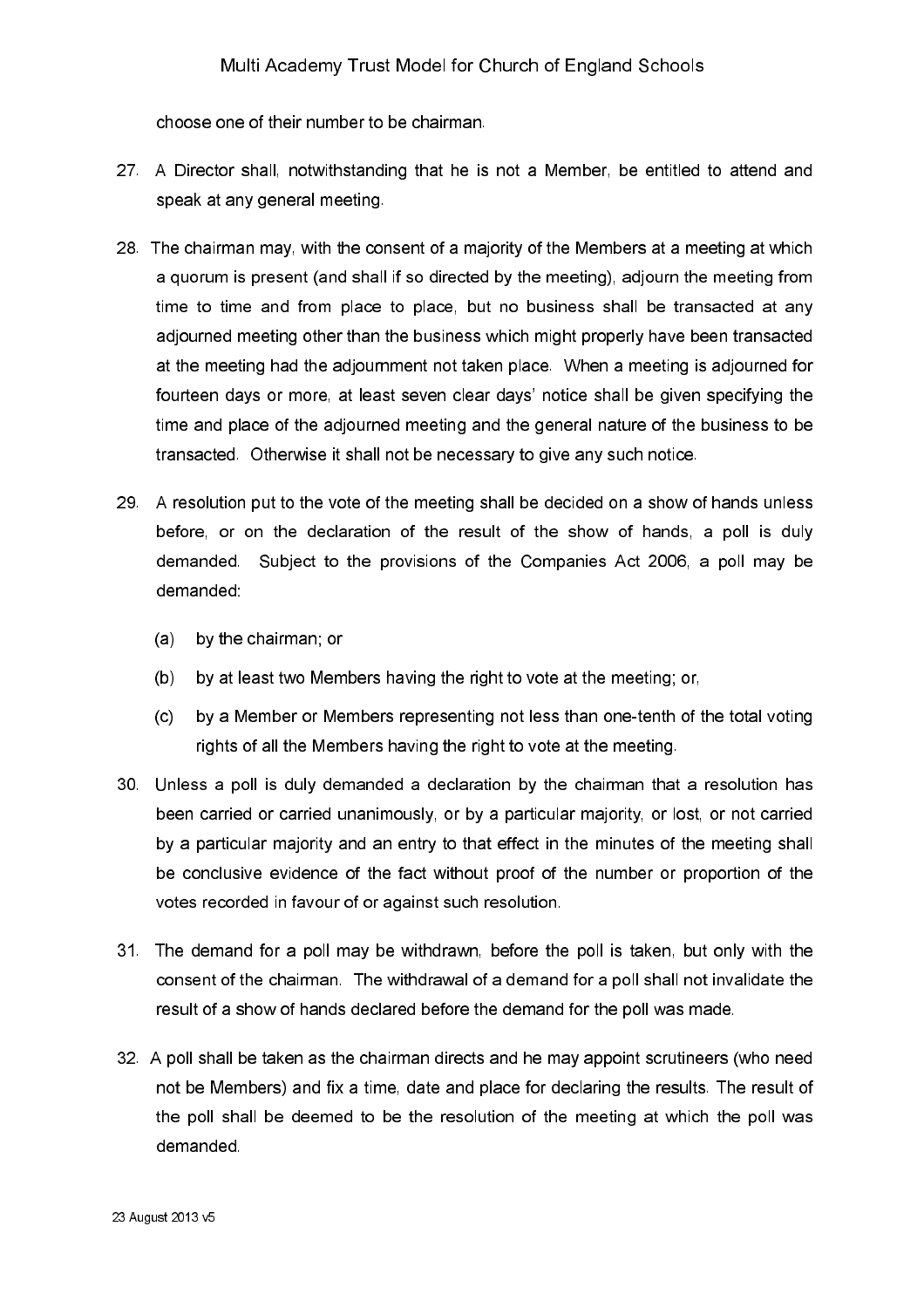- 33. A poll demanded on the election of the chairman or on a question of adjournment shall be taken immediately. A poll demanded on any other question shall be taken either immediately or at such time, date and place as the chairman directs not being more than thirty days after the poll is demanded. The demand for a poll shall not prevent continuance of a meeting for the transaction of any business other than the question on which the poll is demanded. If a poll is demanded before the declaration of the result of a show of hands and the demand is duly withdrawn, the meeting shall continue as if the demand had not been made.
- 34. No notice need be given of a poll not taken immediately if the time and place at which it is to be taken are announced at the meeting at which it is demanded. In other cases at least seven clear days' notice shall be given specifying the time and place at which the poll is to be taken.
- 35. A resolution in writing agreed by such number of members as required if it had been proposed at a general meeting shall be as effectual as if it had been passed at a general meeting duly convened and held provided that a copy of the proposed resolution has been sent to every Member. The resolution may consist of several instruments in the like form each agreed by one or more Members.

#### **VOTES OF MEMBERS**

- 36. On the show of hands every Member present in person shall have one vote. On a poll every Member present in person or by proxy shall have one vote.
- 37 Not used
- 38. No Member shall be entitled to vote at any general meeting unless all moneys then payable by him to the Company have been paid.
- 39. No objections shall be raised to the qualification of any person to vote at any general meeting except at the meeting or adjourned meeting at which the vote objected to is tendered, and every vote not disallowed at the meeting shall be valid. Any objection made in due time shall be referred to the chairman whose decision shall be final and conclusive
- 40. An instrument appointing a proxy shall be in writing, signed by or on behalf of the appointer and shall be in the following form (or in a form as near thereto as circumstances allow or in any other form which is usual or which the Directors may approve) -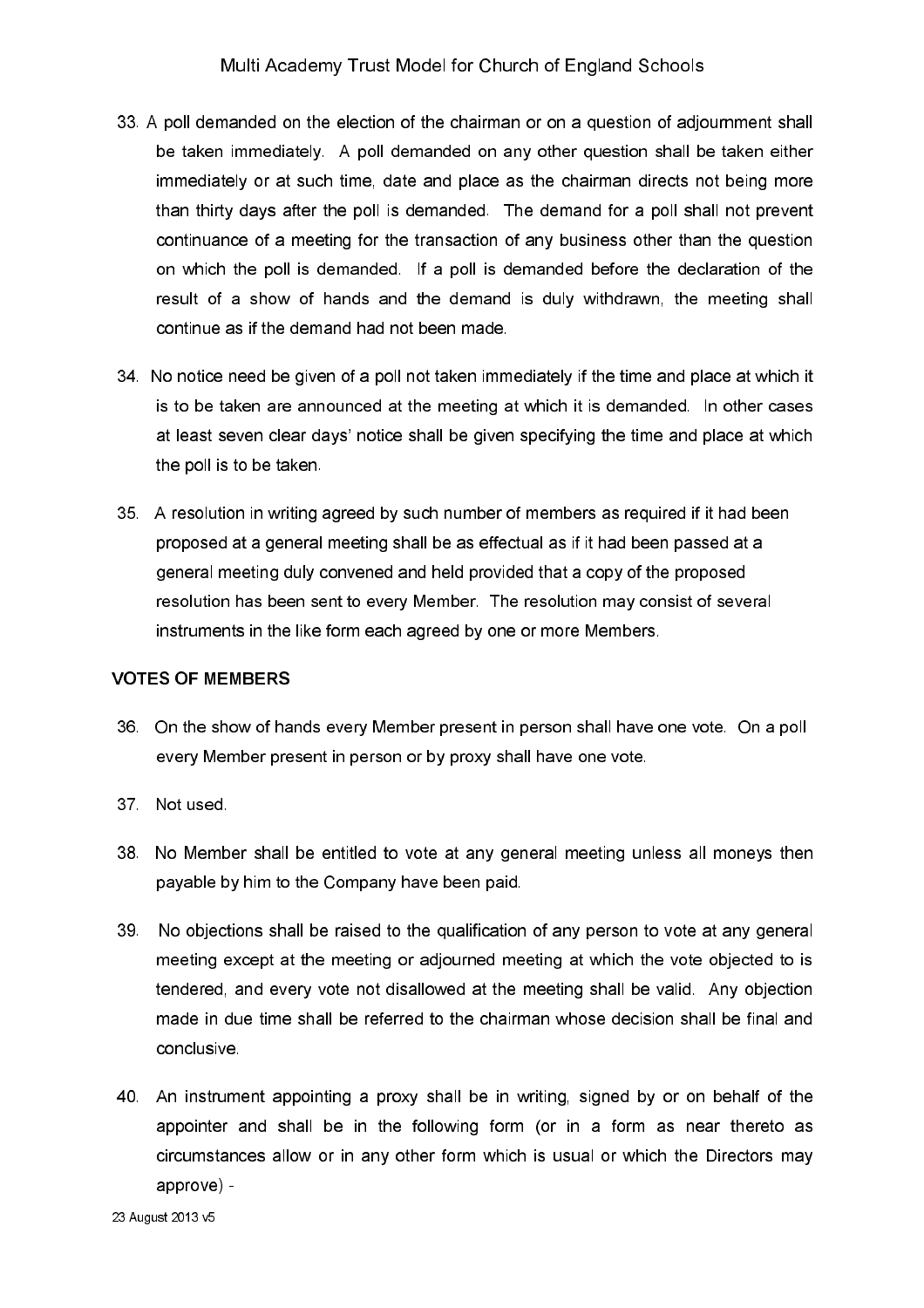"I/We, ........, of ........., being a Member/Members of the above named Company, hereby appoint ...... of ......, or in his absence, ....... of ....... as my/our proxy to attend, speak and vote in my/our name[s] and on my/our behalf at the annual general meeting/ general meeting of the Company to be held on .....20 | and at any adjournment thereof.

Signed on .... 20[ ]"

41. Where it is desired to afford Members an opportunity of instructing the proxy how he shall act the instrument appointing a proxy shall be in the following form (or in a form as near thereto as circumstances allow or in any other form which is usual or which the Directors may approve) -

> "I/We, ......, of ......, being a Member/Members of the above-named Company, hereby appoint ... of ......, or in his absence, ..... of ......, as my/our proxy to attend, speak and vote in my/our name[s] and on my/our behalf at the annual general meeting/ general meeting of the Company, to be held on ... 20 | 1, and at any adjournment thereof.

This form is to be used in respect of the resolutions mentioned below as follows:

Resolution No. 1 \*for \* against

Resolution No. 2 \*for \* against.

\* Strike out whichever is not desired.

Unless otherwise instructed, the proxy may vote as he thinks fit or abstain from voting,

Signed on ... 20[ ]"

- 42. The instrument appointing a proxy and any authority under which it is signed or a copy of such authority certified by a notary or in some other way approved by the Members may:
	- be deposited at the office or at such other place within the United Kingdom as is  $(a)$ specified in the notice convening the meeting or in any instrument of proxy sent out by the Company in relation to the meeting not less than 48 hours before the time for holding the meeting or adjourned meeting at which the person named in the instrument proposes to vote, or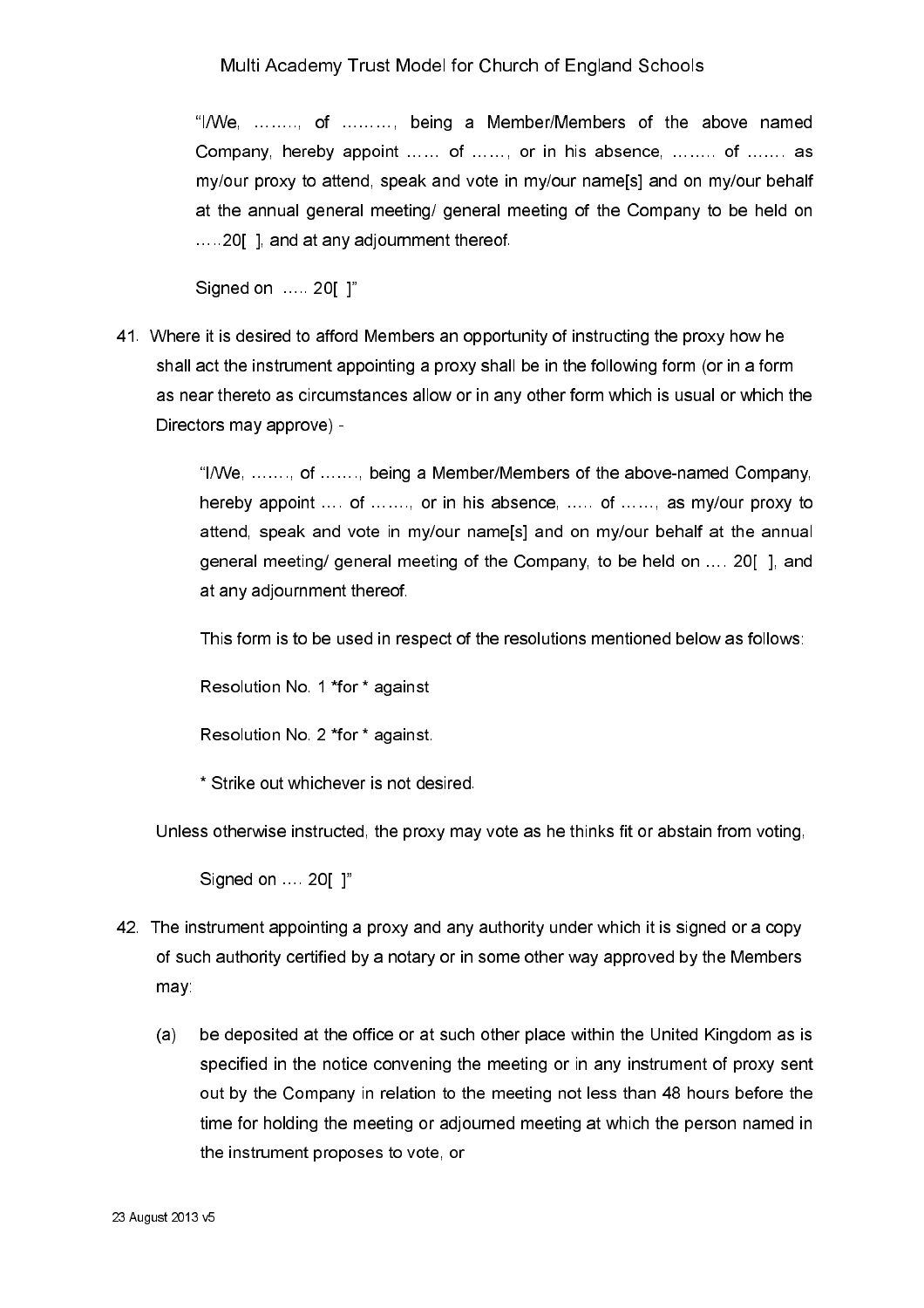- $(b)$ in the case of a poll taken more than 48 hours after it is demanded, be deposited as aforesaid after the poll has been demanded and not less than 24 hours before the time appointed for the taking of the poll; or
- where the poll is not taken forthwith but is taken not more than 48 hours after it  $(c)$ was demanded, be delivered at the meeting at which the poll was demanded to the chairman or to the Clerk or to any Director,

and an instrument of proxy which is not deposited or delivered in a manner so permitted shall be invalid.

- 43. A vote given or poll demanded by proxy or by the duly authorised representative of a corporation shall be valid notwithstanding the previous determination of the authority of the person voting or demanding a poll unless notice of the determination was received by the Company at the office or at such other place at which the instrument of proxy was duly deposited before the commencement of the meeting or adjourned meeting at which the vote given or the poll demanded or (or in the case of a poll taken otherwise than on the same day as the meeting or adjourned meeting) the time appointed for taking the poll.
- 44. Any organisation which is a Member of the Company may by resolution of its board of directors or other governing body authorise such person as it thinks fit to act as its representative at any meeting of the Company, and the person so authorised shall be entitled to exercise the same powers on behalf of the organisation which he represents as that organisation could exercise if it were an individual Member of the Company.

### **DIRECTORS**

- $45<sup>1</sup>$ The number of Directors shall be not less than three, but (unless otherwise determined by ordinary resolution) shall not be subject to any maximum.
- 46. Subject to Articles 48-49, the Company shall have the following Directors:
	- $(a)$ No fewer than 5 Directors, appointed under Article 50; and
	- [Not used] $<sup>4</sup>$ </sup>  $(b)$
	- Parent Directors if appointed under Articles 53-56 in the event that no provision  $(c)$

 $4$  Note there is no requirement to have Staff Directors; they are optional. If there are to be no Staff Directors, delete Articles 46(b), 50A and 50B and state "Not used".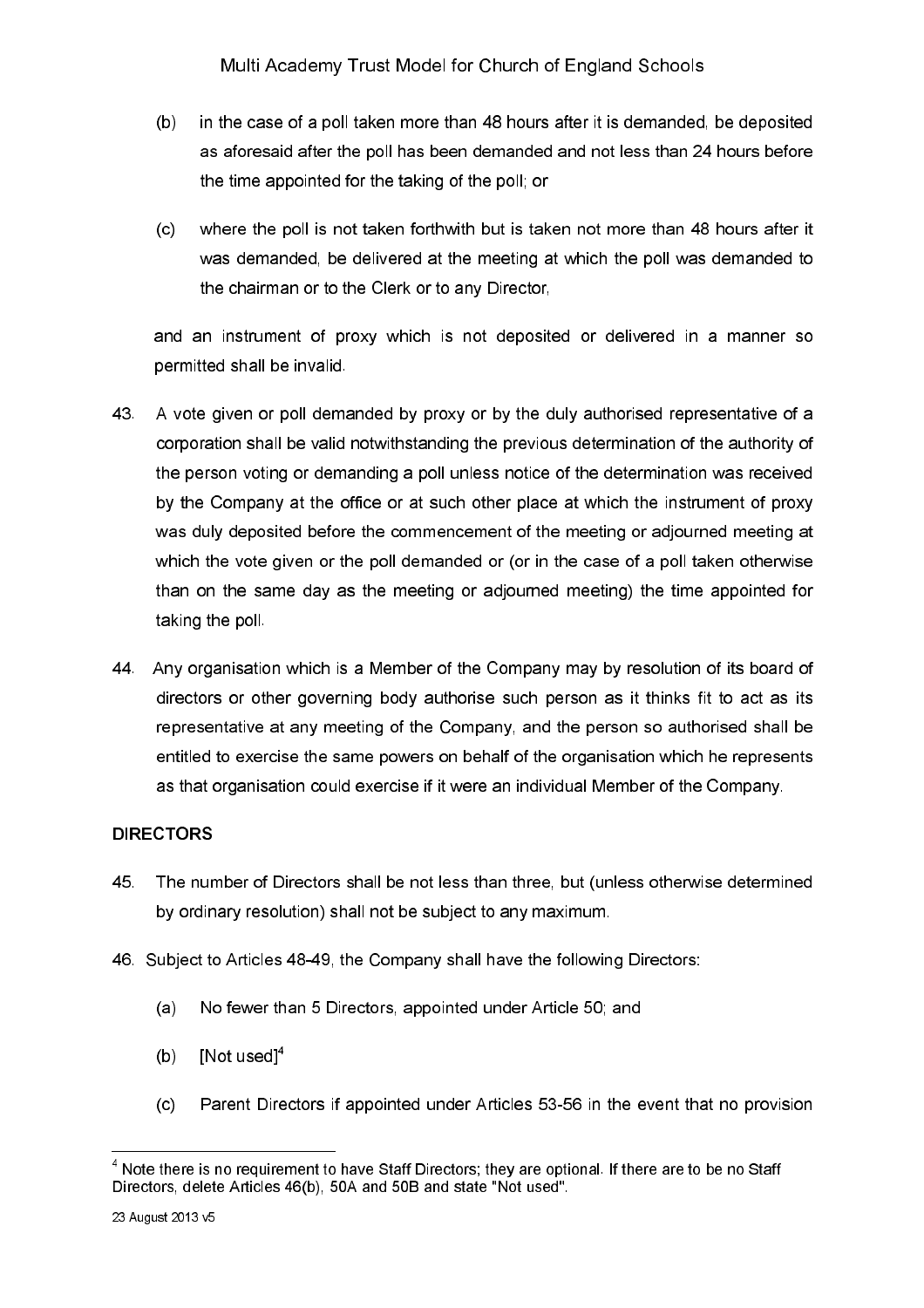is made for parent representatives on Local Governing Bodies under Article 101A

- 47 The Company may also have any Co-opted Director appointed under Article 58
- 48 The first Directors shall be those persons named in the statement delivered pursuant to sections 9 and 12 of the Companies Act 2006.
- 49 Future Directors shall be appointed or elected, as the case may be, under these Articles. Where it is not possible for such a Director to be appointed or elected due to the fact that an Academy has not yet been established, then the relevant Article or part thereof shall not apply.

### **APPOINTMENT OF DIRECTORS**

- 50. The Members shall appoint a minimum of 5 Directors.
- 50A INot used1
- 50B [Not used]
- 51 Not used
- 52 Not used

### **PARENT DIRECTORS**

- In circumstances where the Directors have not appointed Local Governing Bodies in 53 respect of the Academies as envisaged in Article 101A there shall be a minimum of 2 Parent Directors and otherwise such number as the Members shall decide who shall be appointed or elected in accordance with Articles 54 - 56.
- 54 Parent Directors and parent members of the Local Governing Bodies or Advisory Bodies shall be elected or appointed by the parents of registered pupils at one or more of the Academies and each must be a parent at the time when he is elected or appointed
- 54A. Notwithstanding Article 53, if no parents put themselves forward for election the number of Parent Directors and parent members of the Local Governing Bodies or Advisory Bodies required shall be made up by Parent Directors and parent members appointed by the Directors.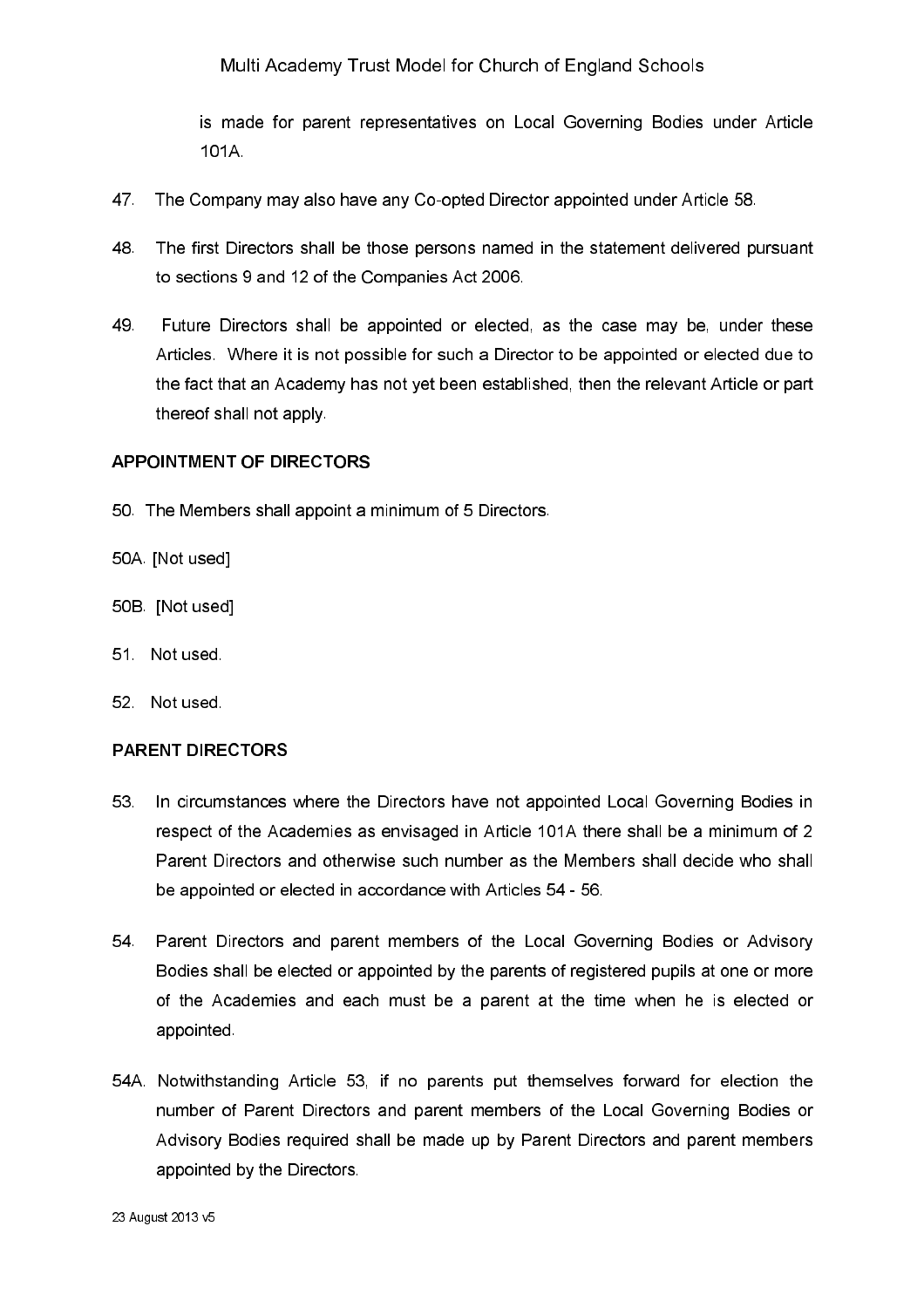- 55 The Directors shall make all necessary arrangements for, and determine all other matters relating to, an election of the Parent Directors or parent members of Local Governing Bodies or Advisory Bodies, including any question of whether a person is a parent of a registered pupil at one of the Academies. Any election of the Parent Directors or parent members of the Local Governing Bodies or Advisory Bodies which is contested shall be held by secret ballot.
- In appointing a Parent Director or parent member of a Local Governing Body or 56 Advisory Body the Directors shall appoint a person who is the parent of a registered pupil at an Academy; or where it is not reasonably practical to do so, a person who is the parent of a child of compulsory school age.

#### **CHIEF EXECUTIVE OFFICER**

57 The Chief Executive Officer shall be a Director for as long as he remains in office as such.

#### **CO-OPTED DIRECTORS**

- 58. The Directors appointed under Article 50 with the consent of the Diocesan Board of Education may appoint up to 2 Co-opted Directors for such term (not exceeding four years) and otherwise upon such conditions as they shall think fit. A 'Co-opted Director' means a person who is appointed to be a Director by being Co-opted by Directors who have not themselves been so appointed. The Directors may not co-opt an employee of the Company as a Co-opted Director if thereby the number of Directors who are employees of the Company would exceed one third of the total number of Directors including the Chief Executive Officer.
- $59 63$ Not used.

#### **TERM OF OFFICE**

64 The term of office for any Director (other than Co-opted Directors under Article 58) shall be four years, save that this time limit shall not apply to the Chief Executive Officer. Subject to remaining eligible to be a particular type of Director, any Director may be re-appointed or re-elected.

#### **RESIGNATION AND REMOVAL**

A Director shall cease to hold office if he resigns his office by notice to the Company 65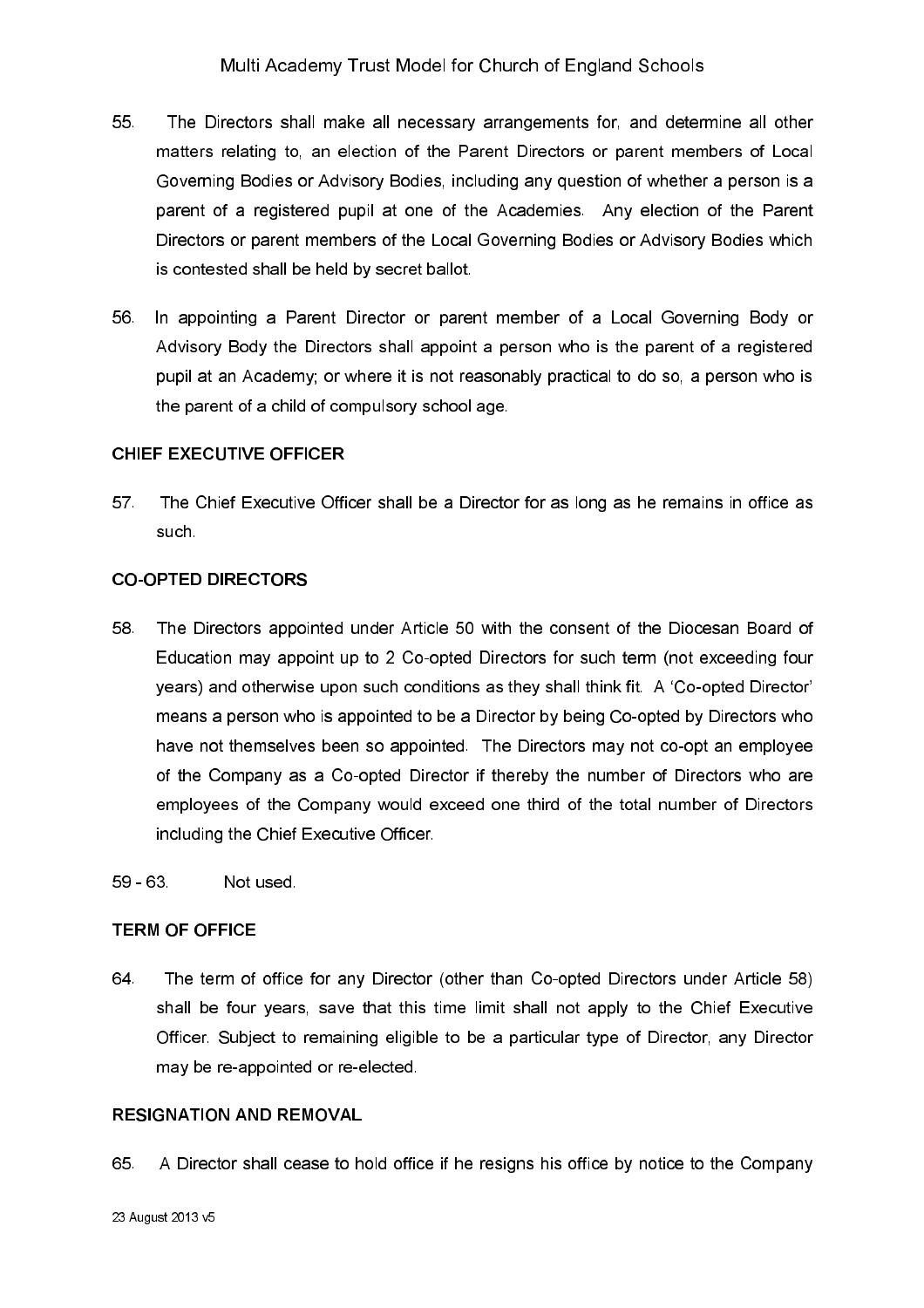(but only if at least three Directors will remain in office when the notice of resignation is to take effect).

- 66 A Director shall cease to hold office if he is removed by the person or persons who appointed him. This Article does not apply in respect of a Parent Director.
- Where a Director resigns his office or is removed from office, the Director or, where he 67. is removed from office, those removing him, shall give written notice thereof to the Clerk

### **DISQUALIFICATION OF DIRECTORS**

- 68 No person shall be qualified to be a Director unless he is aged 18 or over at the date of his election or appointment. No current pupil or current student of any of the Academies shall be a Director.
- 69. A Director shall cease to hold office if he becomes incapable by reason of illness or injury of managing or administering his own affairs.
- 70. A Director shall cease to hold office if he is absent without the permission of the Directors from all their meetings held within a period of six months and the Directors resolve that his office be vacated.
- 71. A person shall be disqualified from holding or continuing to hold office as a Director if:
	- $(a)$ his estate has been sequestrated and the sequestration has not been discharged, annulled or reduced; or
	- $(b)$ he is the subject of a bankruptcy restrictions order or an interim order.
- 72. A person shall be disqualified from holding or continuing to hold office as a Director at any time when he is subject to a disqualification order or a disqualification undertaking under the Company Directors Disqualification Act 1986 or to an order made under section 429(2)(b) of the Insolvency Act 1986 (failure to pay under county court administration order).
- 73 A Director shall cease to hold office if he ceases to be a Director by virtue of any provision in the Companies Act 2006 or is disqualified from acting as a trustee by virtue of section 178 of the Charities Act 2011 (or any statutory re-enactment or modification of that provision).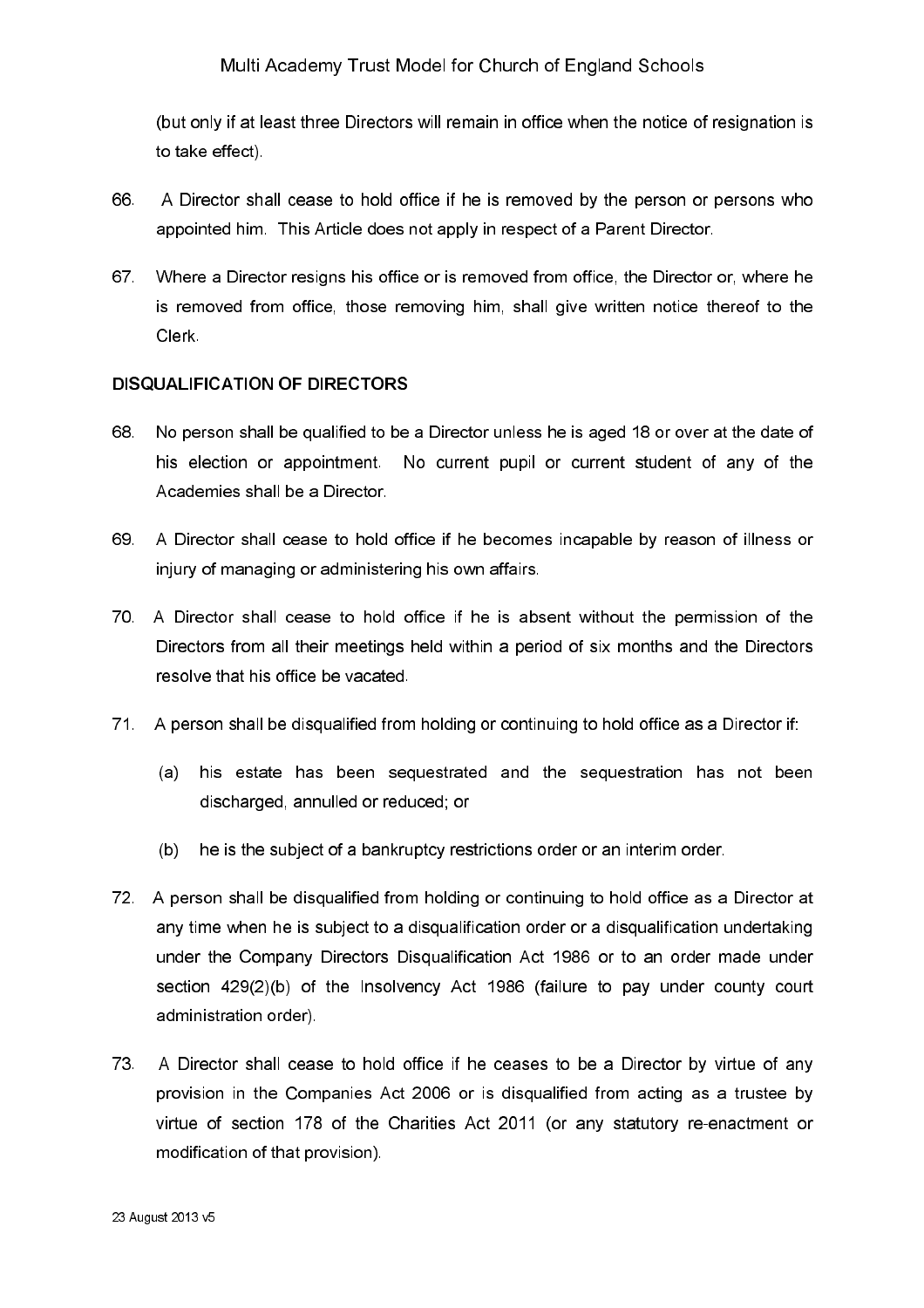- 74. A person shall be disqualified from holding or continuing to hold office as a Director if he has been removed from the office of charity trustee or trustee for a charity by an order made by the Charity Commission or the High Court on the grounds of any misconduct or mismanagement in the administration of the charity for which he was responsible or to which he was privy, or which he by his conduct contributed to or facilitated.
- Not used. 75
- 76 Not used.
- 77. A person shall be disqualified from holding or continuing to hold office as a Director where he has, at any time, been convicted of any criminal offence, excluding any that have been spent under the Rehabilitation of Offenders Act 1974 as amended, and excluding any offence for which the maximum sentence is a fine or a lesser sentence except where a person has been convicted of any offence which falls under section 178 of the Charities Act 2011.
- 78 After the first Academy has opened, a person shall be disqualified from holding or continuing to hold office as a Director if he has not provided to the chairman of the Directors a criminal records certificate at an enhanced disclosure level under section 113B of the Police Act 1997. In the event that the certificate discloses any information which would in the opinion of either the chairman or the Chief Executive Officer confirm their unsuitability to work with children that person shall be disqualified. If a dispute arises as to whether a person shall be disqualified, a referral shall be made to the Secretary of State to determine the matter. The determination of the Secretary of State shall be final
- 79 Where, by virtue of these Articles a person becomes disqualified from holding, or continuing to hold office as a Director; and he is, or is proposed, to become such a Director, he shall upon becoming so disqualified give written notice of that fact to the Clerk
- 80. Articles 68 to 74, Articles 77 to 79 and Articles 97 to 98 also apply to any member of any committee of the Directors, including a Local Governing Body, who is not a Director.

#### **CLERK TO THE DIRECTORS**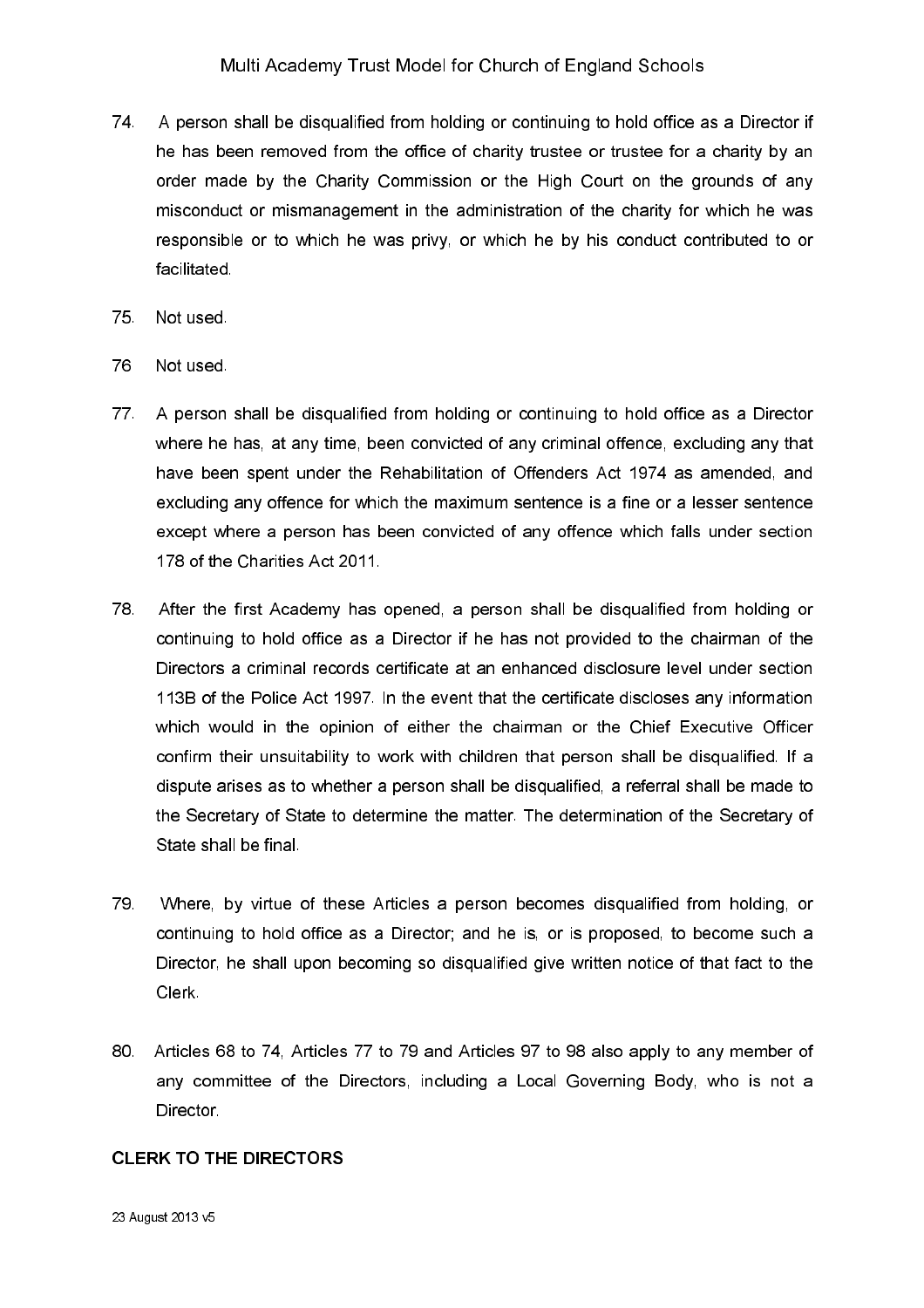81. The Clerk shall be appointed by the Directors for such term, at such remuneration and upon such conditions as they may think fit; and any Clerk so appointed may be removed by them. The Clerk shall not be a Director, or a Principal. Notwithstanding this Article, the Directors may, where the Clerk fails to attend a meeting of theirs, appoint any one of their number or any other person to act as Clerk for the purposes of that meeting

### CHAIRMAN AND VICE-CHAIRMAN OF THE DIRECTORS

- 82 The Directors shall for each school year elect a chairman and a vice-chairman from among their number. A Director who is employed by the Company shall not be eligible for election as chairman or vice-chairman.
- 83. Subject to Article 84, the chairman or vice-chairman shall hold office as such until his successor has been elected in accordance with Article 85.
- 84. The chairman or vice-chairman may at any time resign his office by giving notice in writing to the Clerk. The chairman or vice-chairman shall cease to hold office if:
	- (a) he ceases to be a Director;
	- (b) he is employed by the Company:
	- he is removed from office in accordance with these Articles: or  $(c)$
	- in the case of the vice-chairman, he is elected in accordance with these Articles  $(d)$ to fill a vacancy in the office of chairman.
- 85 Where by reason of any of the matters referred to in Article 84, a vacancy arises in the office of chairman or vice-chairman, the Directors shall at their next meeting elect one of their number to fill that vacancy.
- 86. Where the chairman is absent from any meeting or there is at the time a vacancy in the office of the chairman, the vice-chairman shall act as the chair for the purposes of the meeting.
- Where in the circumstances referred to in Article 86 the vice-chairman is also absent 87 from the meeting or there is at the time a vacancy in the office of vice-chairman, the Directors shall elect one of their number to act as a chairman for the purposes of that meeting, provided that the Director elected shall not be a person who is employed by the Company.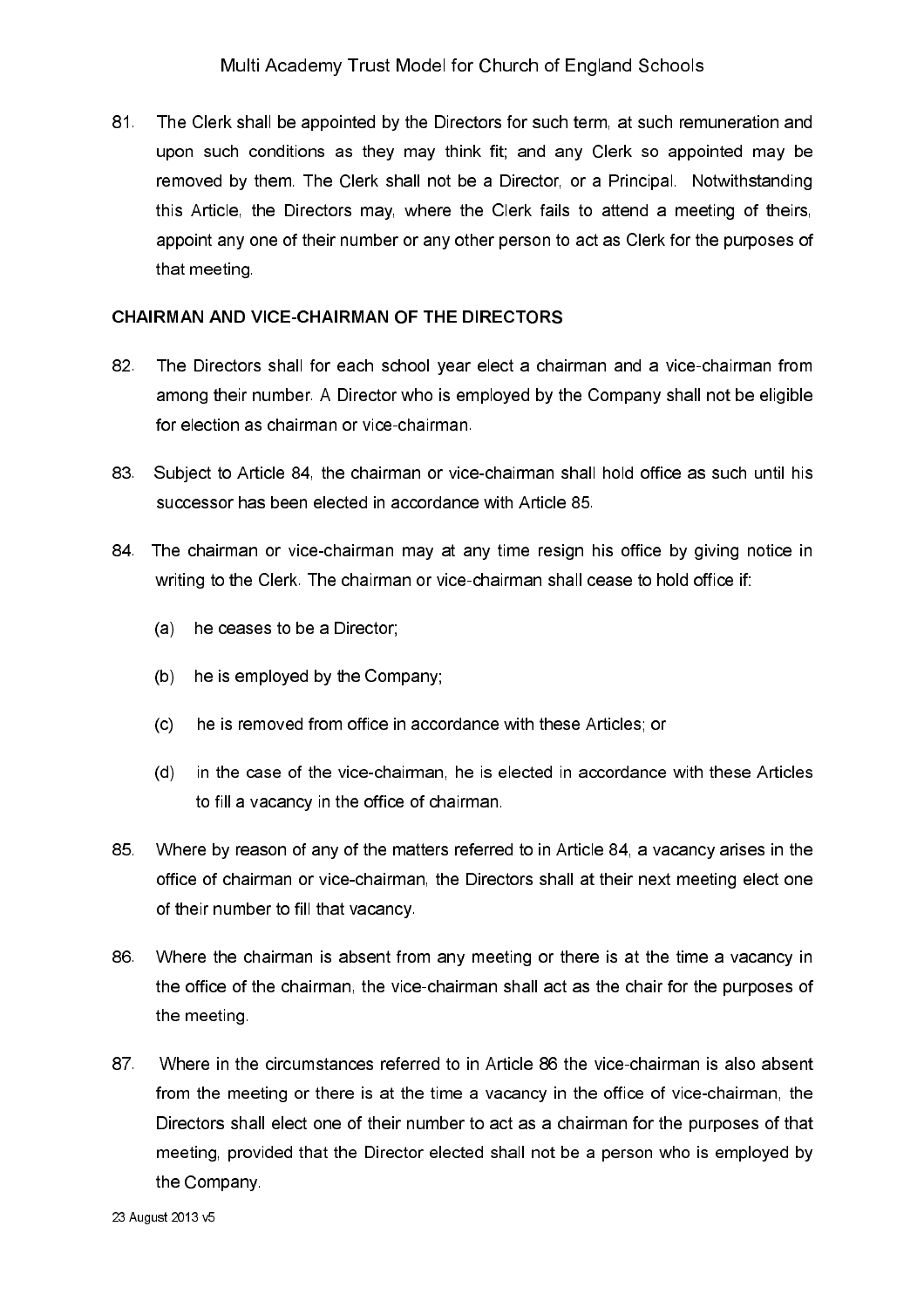- The Clerk shall act as chairman during that part of any meeting at which the chairman 88 is elected
- 89 Any election of the chairman or vice-chairman which is contested shall be held by secret ballot
- 90 The Directors may remove the chairman or vice-chairman from office in accordance with these Articles
- 91. A resolution to remove the chairman or vice-chairman from office which is passed at a meeting of the Directors shall not have effect unless-
	- $(i)$ it is confirmed by a resolution passed at a second meeting of the Directors held not less than fourteen days after the first meeting; and
	- the matter of the chairman's or vice-chairman's removal from office is specified  $(i)$ as an item of business on the agenda for each of those meetings.
- 92 Before the Directors resolve at the relevant meeting on whether to confirm the resolution to remove the chairman or vice-chairman from office, the Director or Directors proposing his removal shall at that meeting state their reasons for doing so and the chairman or vice-chairman shall be given an opportunity to make a statement in response

### **POWERS OF DIRECTORS**

- 93 Subject to provisions of the Companies Act 2006, the Articles and to any directions given by special resolution, the business of the Company shall be managed by the Directors who may exercise all the powers of the Company. No alteration of the Articles and no such direction shall invalidate any prior act of the Directors which would have been valid if that alteration had not been made or that direction had not been given. The powers given by this Article shall not be limited by any special power given to the Directors by the Articles and a meeting of Directors at which a guorum is present may exercise all the powers exercisable by the Directors.
- 94. In addition to all powers hereby expressly conferred upon them and without detracting from the generality of their powers under the Articles the Directors shall have the following powers, namely:
	- to expend the funds of the Company in such manner as they shall consider most  $(a)$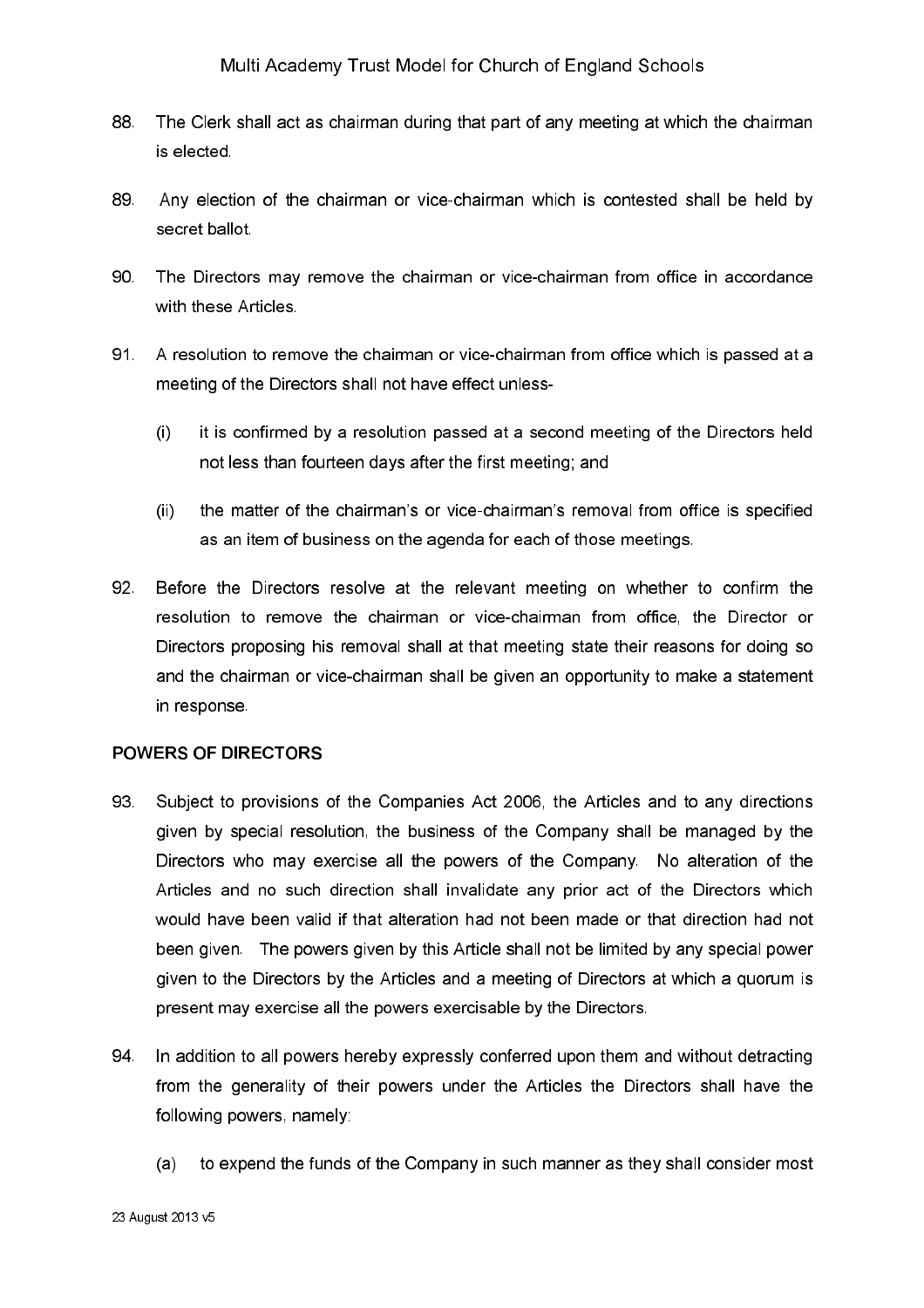beneficial for the achievement of the Object and to invest in the name of the Company such part of the funds as they may see fit and to direct the sale or transposition of any such investments and to expend the proceeds of any such sale in furtherance of the Object;

- (b) to enter into contracts on behalf of the Company.
- 95. In the exercise of their powers and functions, the Directors may consider any advice given by Ithe Chief Executive Officer and any other executive officer.
- 96. Any bank account in which any money of the Company is deposited shall be operated by the Directors in the name of the Company. All cheques and orders for the payment of money from such an account shall be signed by at least two signatories authorised by the Directors.

### **CONFLICTS OF INTEREST**

- 97 Any Director who has or can have any direct or indirect duty or personal interest (including but not limited to any Personal Financial Interest) which conflicts or may conflict with his duties as a Director shall disclose that fact to the Directors as soon as he becomes aware of it. A Director must absent himself from any discussions of the Directors in which it is possible that a conflict will arise between his duty to act solely in the interests of the Company and any duty or personal interest (including but not limited to any Personal Financial Interest).
- 98 For the purpose of Article 97, a Director has a Personal Financial Interest in the employment or remuneration of, or the provision of any other benefit to, that Director as permitted by and as defined by Articles 6.5 - 6.9.

#### THE MINUTES

- The minutes of the proceedings of a meeting of the Directors shall be drawn up and 99. entered into a book kept for the purpose by the person acting as Clerk for the purposes of the meeting; and shall be signed (subject to the approval of the Directors) at the same or next subsequent meeting by the person acting as chairman thereof. A copy of each set of minutes will be supplied within 14 days of the meeting concerned to CDET. The minutes shall include a record of:
	- all appointments of officers made by the Directors; and  $(a)$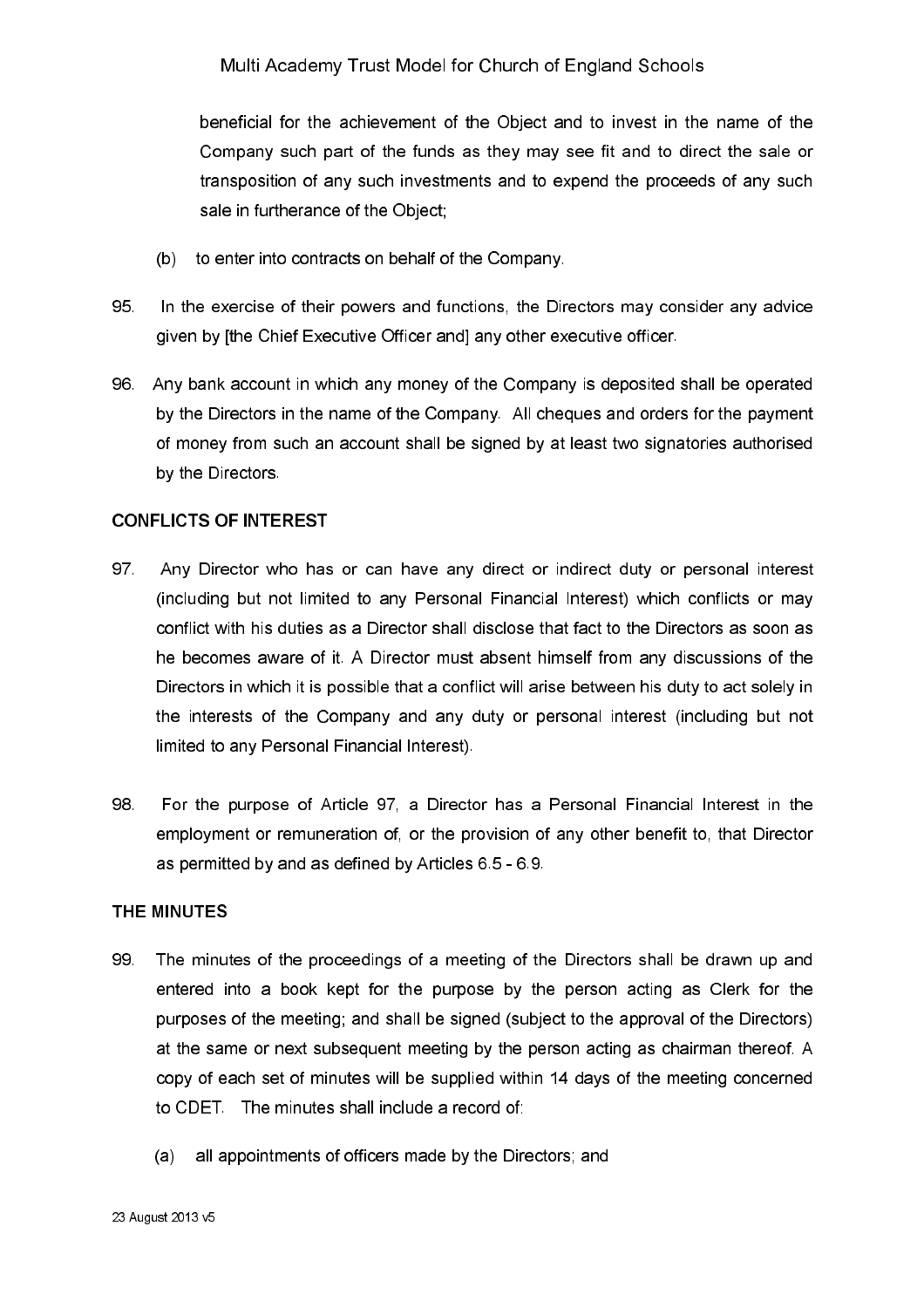$(b)$ all proceedings at meetings of the Company and of the Directors and of committees of Directors including the names of the Directors present at each such meeting.

### **COMMITTEES**

- 100. Subject to these Articles, the Directors:
	- may appoint separate committees to be known as Local Governing Bodies for  $(a)$ each Academy: and
	- $(b)$ may establish any other committee.
- 101. Subject to these Articles, the constitution, membership and proceedings of any committee shall be determined by the Directors. The establishment, terms of reference, constitution and membership of any committee of the Directors shall be reviewed at least once in every twelve months. The membership of any committee of the Directors may include persons who are not Directors, provided that (with the exception of the Local Governing Bodies) a majority of members of any such committee shall be Directors. Except in the case of a Local Governing Body, no vote on any matter shall be taken at a meeting of a committee of the Directors unless the majority of members of the committee present are Directors.
- 101A. The Directors shall ensure that any Local Governing Body shall include at least 2 elected representatives of the parents of pupils attending the relevant Academy.
- 102. The power of delegation exercised under Article 105 in relation to the establishment of a Local Governing Body for an Academy shall be by way of Scheme of Delegation. The first Scheme of Delegation to be put in place for an Academy following incorporation will follow the Scheme of Delegation attached to these Articles.
- 103 Not used
- 104. The functions and proceedings of the Local Governing Bodies shall be subject to regulations made by the Directors from time to time.

### **DELEGATION**

105. The Directors may delegate to any Director, committee (including any Local Governing Body), the Chief Executive Officer or any other holder of an executive office, such of their powers or functions as they consider desirable to be exercised by them. Any such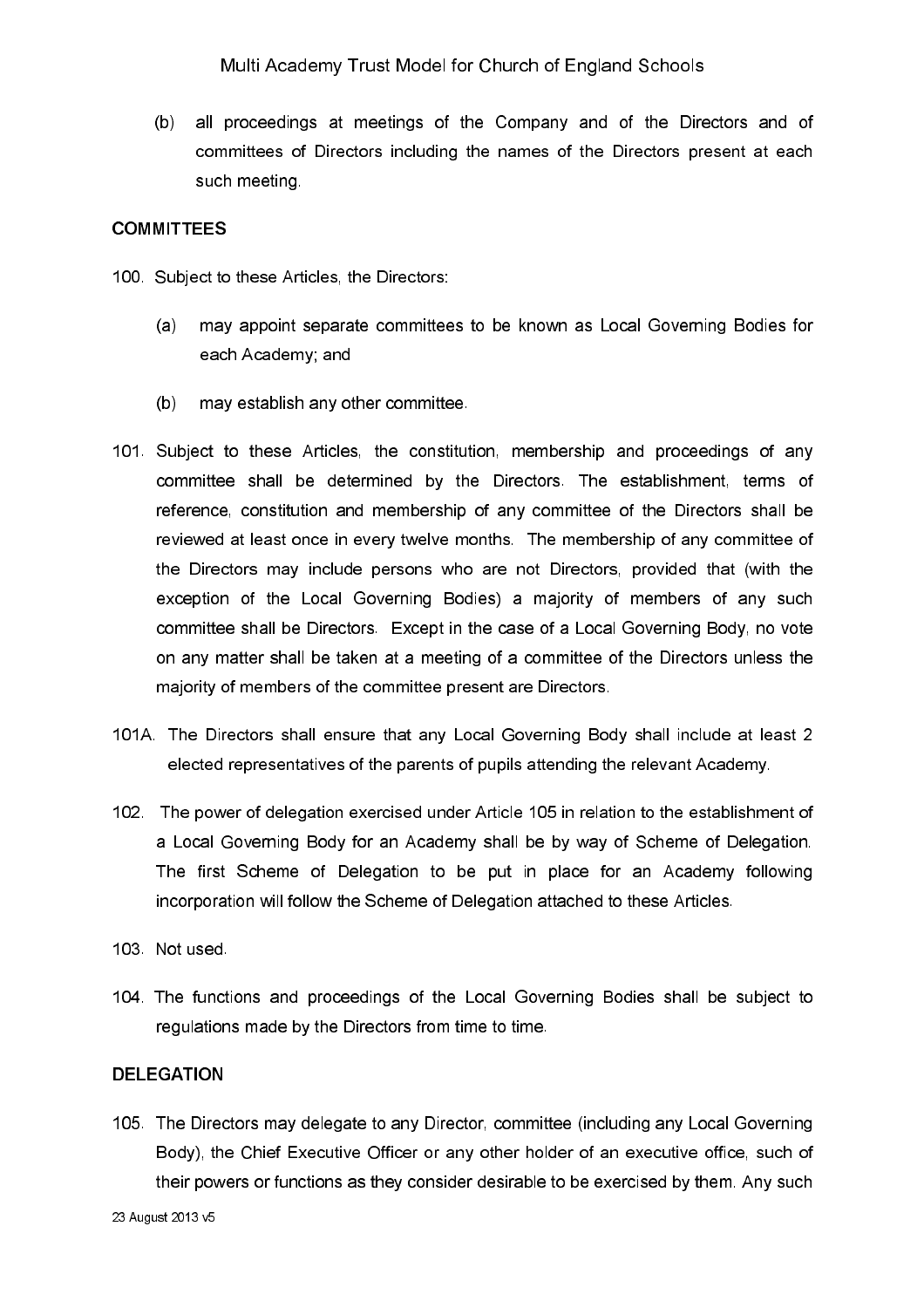delegation shall be made subject to any conditions the Directors may impose, and may be revoked or altered.

106. Where any power or function of the Directors has been exercised by any committee (including any Local Governing Body), any Director, the Chief Executive Officer or any other holder of an executive office, that person or committee shall report to the Directors in respect of any action taken or decision made with respect to the exercise of that power or function at the meeting of the Directors immediately following the taking of the action or the making of the decision.

#### CHIEF EXECUTIVE OFFICER, PRINCIPALS AND STAFF

- 107. The Directors, (after consultation with the Diocesan Board of Education and having made use of any relevant powers under section 124A of the School Standards and Framework Act 1998 or under the Relevant Funding Agreement in respect of each Academy) shall appoint the Chief Executive Officer and the Principals of the Academies. The Directors may delegate such powers and functions as they consider are required by the Chief Executive Officer and Principals for the internal organisation. management and control of the Academies (including the implementation of all policies approved by the Directors and for the direction of the teaching and curriculum at the Academies)
- 107A. In appointing staff the Directors will have regard where relevant to their powers under section 124A of the School Standards and Framework Act 1998 or to the powers provided to them under the Relevant Funding Agreement in respect of each Academy and to their power where relevant to declare a Genuine Occupational Requirement for non-teaching appointments where they believe this to be justified.

#### MEETINGS OF THE DIRECTORS

- 108. Subject to these Articles, the Directors may regulate their proceedings as they think fit.
- 109. The Directors shall hold at least three meetings in every school year. Meetings of the Directors shall be convened by the Clerk. In exercising his functions under this Article the Clerk shall comply with any direction:
	- $(a)$ given by the Directors; or
	- given by the chairman of the Directors or, in his absence or where there is a  $(b)$ vacancy in the office of chairman, the vice-chairman of the Directors, so far as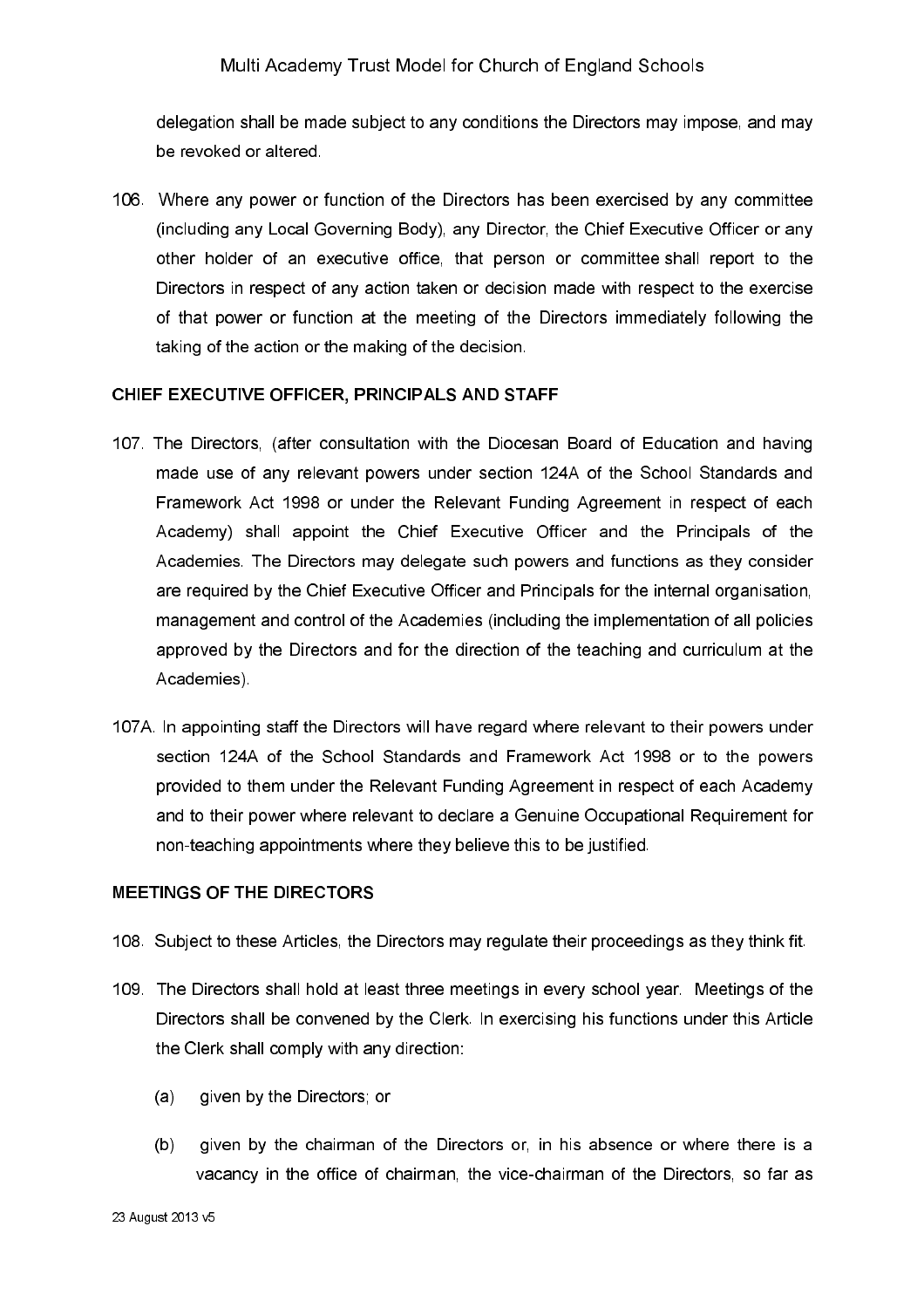such direction is not inconsistent with any direction given as mentioned in (a).

- 110. Any three Directors may, by notice in writing given to the Clerk, requisition a meeting of the Directors: and it shall be the duty of the Clerk to convene such a meeting as soon as is reasonably practicable.
- 111. Each Director shall be given at least seven clear days before the date of a meeting:
	- $(i)$ notice in writing thereof, signed by the Clerk, and sent to each Director at the address provided by each Director from time to time; and
	- $(ii)$ a copy of the agenda for the meeting,

provided that where the chairman or, in his absence or where there is a vacancy in the office of chairman, the vice-chairman, so determines on the ground that there are matters demanding urgent consideration, it shall be sufficient if the written notice of a meeting, and the copy of the agenda thereof are given within such shorter period as he directs

- 112. The convening of a meeting and the proceedings conducted thereat shall not be invalidated by reason of any individual not having received written notice of the meeting or a copy of the agenda thereof.
- 113. A resolution to rescind or vary a resolution carried at a previous meeting of the Directors shall not be proposed at a meeting of the Directors unless the consideration of the rescission or variation of the previous resolution is a specific item of business on the agenda for that meeting.
- 114. A meeting of the Directors shall be terminated forthwith if:
	- $(a)$ the Directors so resolve; or
	- the number of Directors present ceases to constitute a quorum for a meeting of  $(b)$ the Directors in accordance with Article 117, subject to Article 119.
- 115. Where in accordance with Article 114 a meeting is not held or is terminated before all the matters specified as items of business on the agenda for the meeting have been disposed of, a further meeting shall be convened by the Clerk as soon as is reasonably practicable, but in any event within seven days of the date on which the meeting was originally to be held or was so terminated.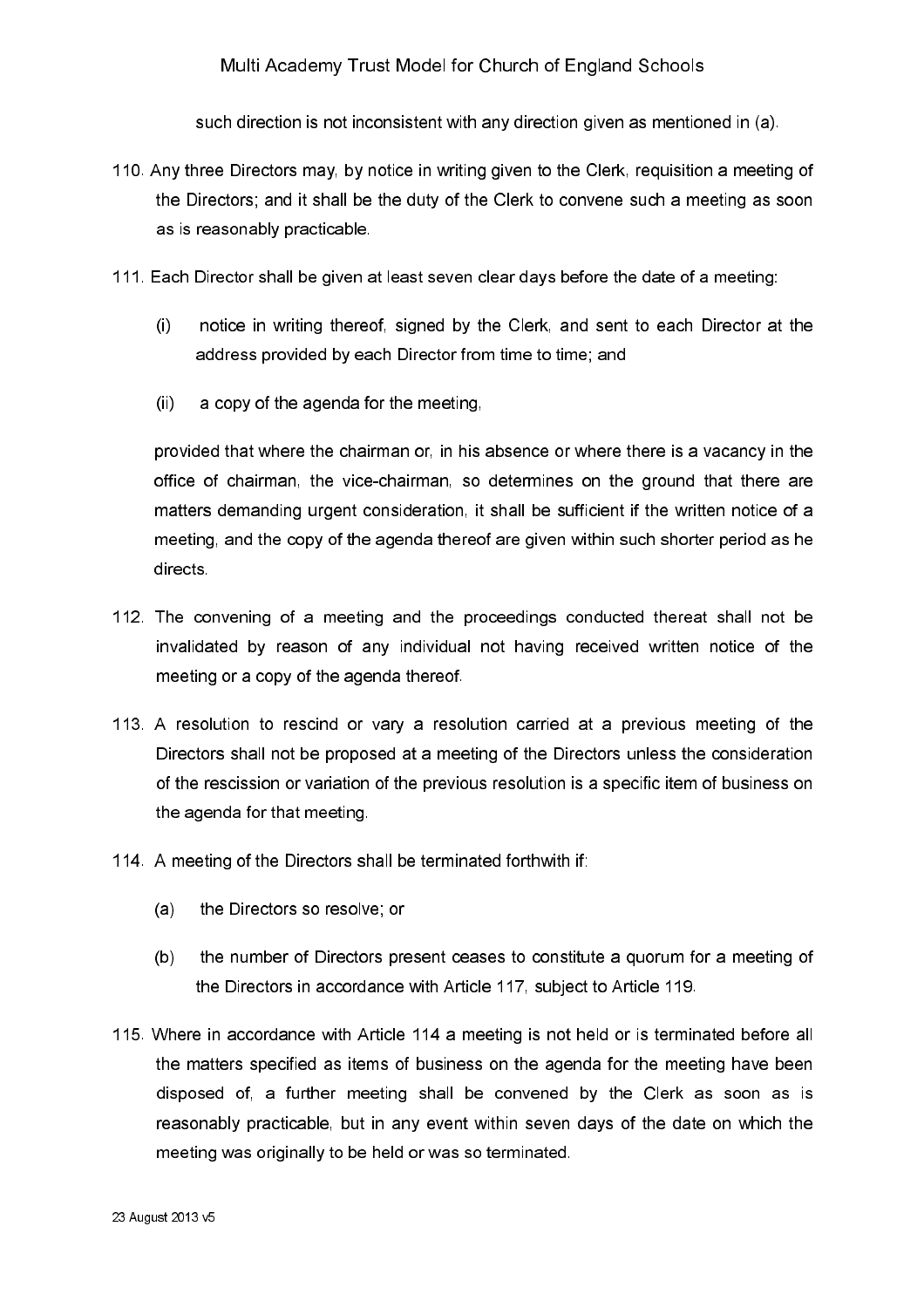- 116. Where the Directors resolve in accordance with Article 114 to adjourn a meeting before all the items of business on the agenda have been disposed of, the Directors shall before doing so determine the time and date at which a further meeting is to be held for the purposes of completing the consideration of those items, and they shall direct the Clerk to convene a meeting accordingly.
- 117. Subject to Article 119 the quorum for a meeting of the Directors, and any vote on any matter thereat, shall be any three Directors, or, where greater, any one third (rounded up to a whole number) of the total number of Directors holding office at the date of the meeting.
- 118. The Directors may act notwithstanding any vacancies in their number, but, if the numbers of Directors is less than the number fixed as the quorum, the continuing Directors may act only for the purpose of filling vacancies or of calling a general meeting.
- 119. The quorum for the purposes of:
	- $(i)$ appointing a parent Director under Articles 56;
	- $(ii)$ any vote on the removal of a Director in accordance with Article 66; and
	- any vote on the removal of the chairman of the Directors in accordance with  $(iii)$ Article 90,

shall be any two-thirds (rounded up to a whole number) of the persons who are at the time Directors entitled to vote on those respective matters.

- 120. Subject to these Articles, every question to be decided at a meeting of the Directors shall be determined by a majority of the votes of the Directors present and voting on the question. Every Director shall have one vote.
- 121. Subject to Articles 117 119, where there is an equal division of votes, the chairman of the meeting shall have a casting vote in addition to any other vote he may have.
- 122. The proceedings of the Directors shall not be invalidated by
	- $(a)$ any vacancy among their number; or
	- $(b)$ any defect in the election, appointment or nomination of any Director.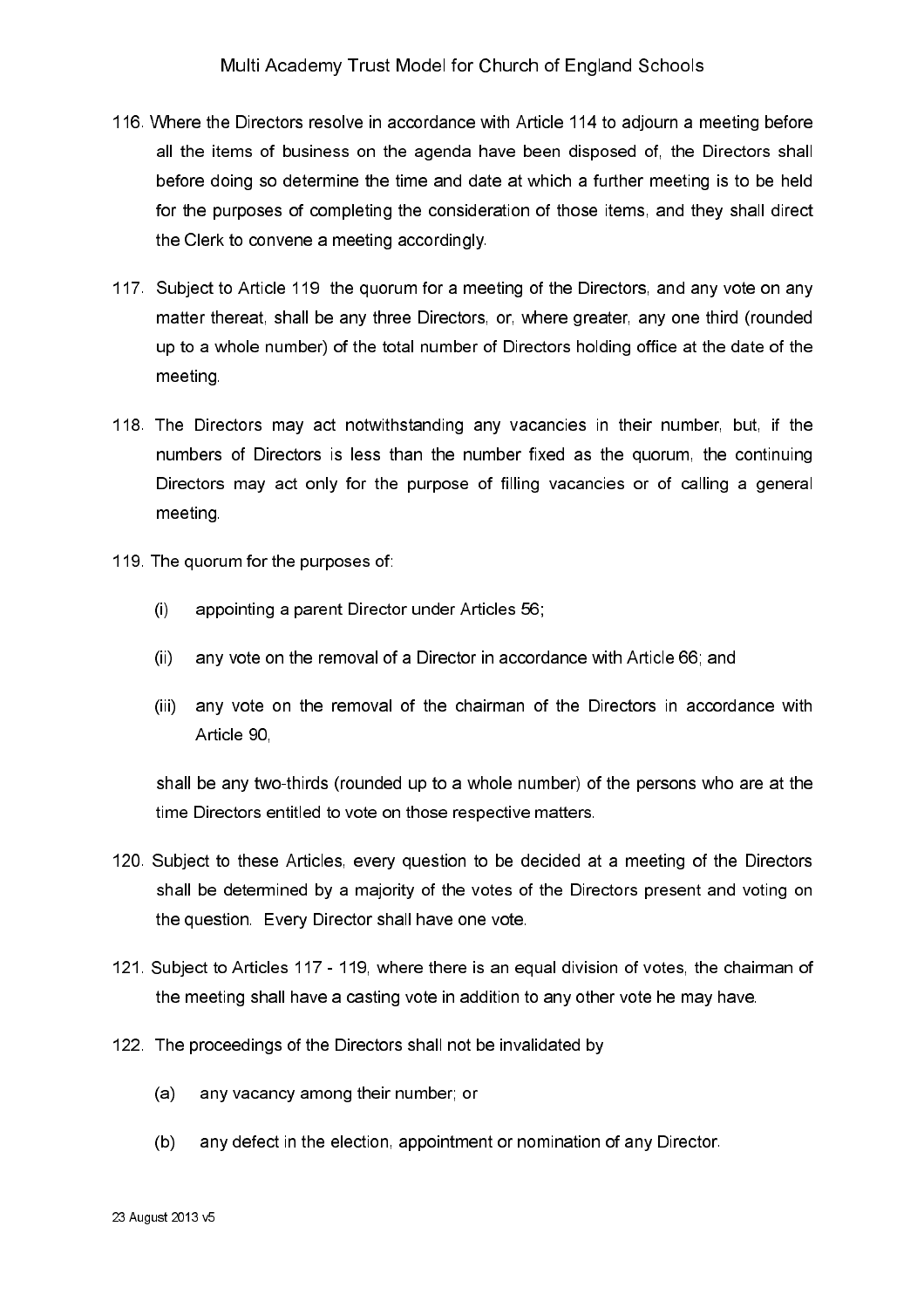- 123. A resolution in writing, signed by all the Directors entitled to receive notice of a meeting of Directors or of a committee of Directors, shall be valid and effective as if it had been passed at a meeting of Directors or (as the case may be) a committee of Directors duly convened and held. Such a resolution may consist of several documents in the same form, each signed by one or more of the Directors.
- 124. Subject to Article 125, the Directors shall ensure that a copy of:
	- the agenda for every meeting of the Directors:  $(a)$
	- the draft minutes of every such meeting, if they have been approved by the  $(b)$ person acting as chairman of that meeting;
	- the signed minutes of every such meeting; and  $(c)$
	- any report, document or other paper considered at any such meeting.  $(d)$

are, as soon as is reasonably practicable, made available at every Academy to persons wishing to inspect them.

- 125. There may be excluded from any item required to be made available in pursuance of Article 124, any material relating to:
	- a named teacher or other person employed, or proposed to be employed, at any  $(a)$ Academy:
	- a named pupil at, or candidate for admission to, any Academy; and  $(b)$
	- $(c)$ any matter which, by reason of its nature, the Directors are satisfied should remain confidential.
- 126. Any Director shall be able to participate in meetings of the Directors by telephone or video conference provided that:
	- he has given notice of his intention to do so detailing the telephone number on  $(a)$ which he can be reached and/or appropriate details of the video conference suite from which he shall be taking part at the time of the meeting at least 48 hours before the meeting: and.
	- $(b)$ the Directors have access to the appropriate equipment if after all reasonable efforts it does not prove possible for the person to participate by telephone or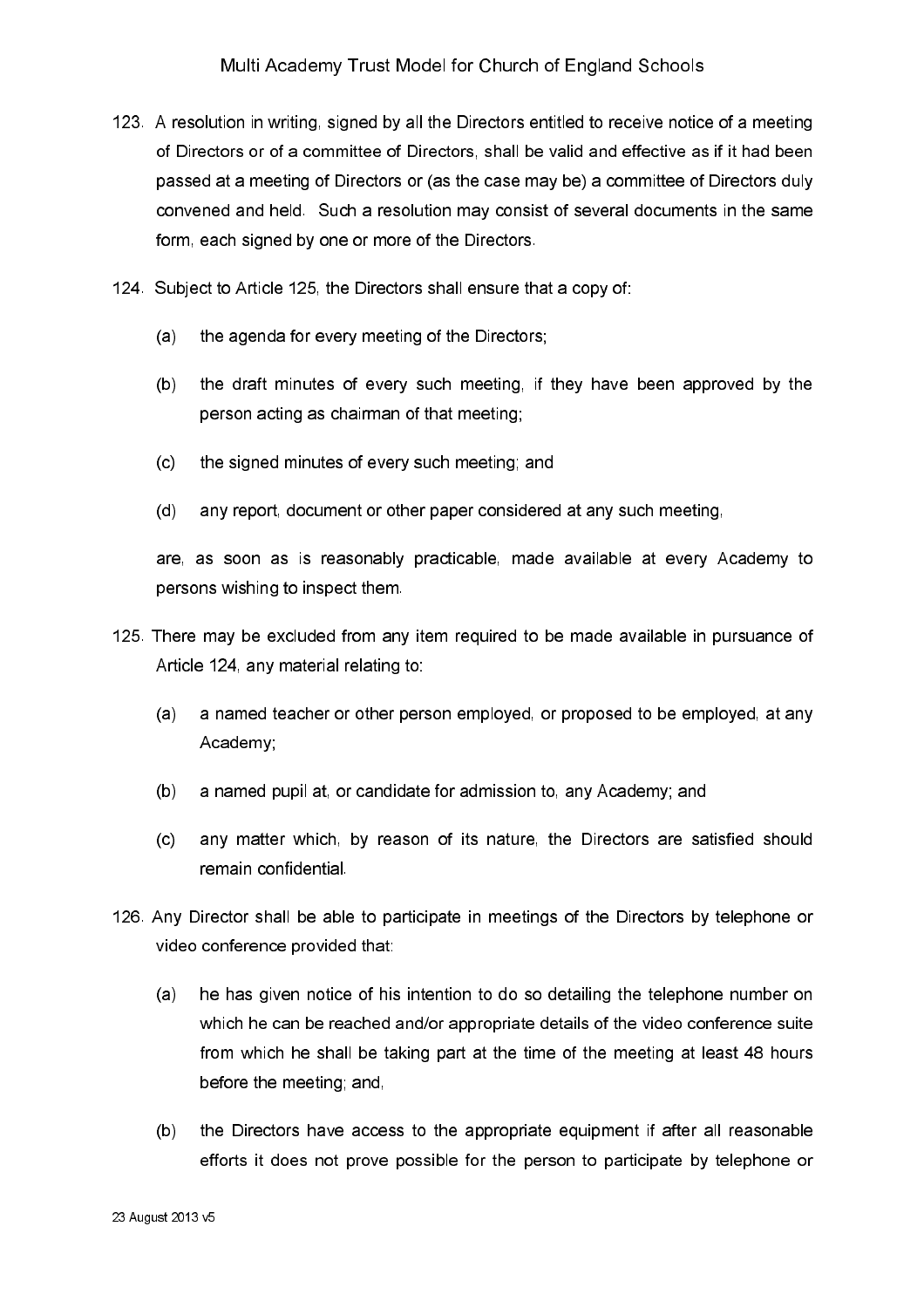video conference the meeting may still proceed with its business provided it is otherwise quorate

#### PATRONS AND HONORARY OFFICERS

127. The Directors may from time to time appoint any person whether or not a Member of the Company to be a patron of the Company or to hold any honorary office and may determine for what period he is to hold such office.

#### THE SEAL

128. The seal, if any, shall only be used by the authority of the Directors or of a committee of Directors authorised by the Directors. The Directors may determine who shall sign any instrument to which the seal is affixed and unless otherwise so determined it shall be signed by a Director and by the Clerk or by a second Director.

### **ACCOUNTS**

129. Accounts shall be prepared in accordance with the relevant Statement of Recommended Practice as if the Company was a non-exempt charity and Parts 15 and 16 of the Companies Act 2006 and shall file these with the Secretary of State and the Principal Regulator by 31 December for each Academy Financial Year.

#### **ANNUAL REPORT**

130. The Directors shall prepare its Annual Report in accordance with the Statement of Recommended Practice as if the Company was a non-exempt charity and shall file these with the Secretary of State and the Principal Regulator by 31 December each Academy Financial Year.

#### **ANNUAL RETURN**

131. The Directors shall comply with their obligations under Part 24 of the Companies Act 2006 (or any statutory re-enactment or modification of that Act) with regard to the preparation of an annual return to the Registrar of Companies and in accordance with the Statement of Recommended Practice as if the Company was a non-exempt charity and to the Secretary of State and the Principal Regulator by 31 December each Academy Financial Year.

#### **NOTICES**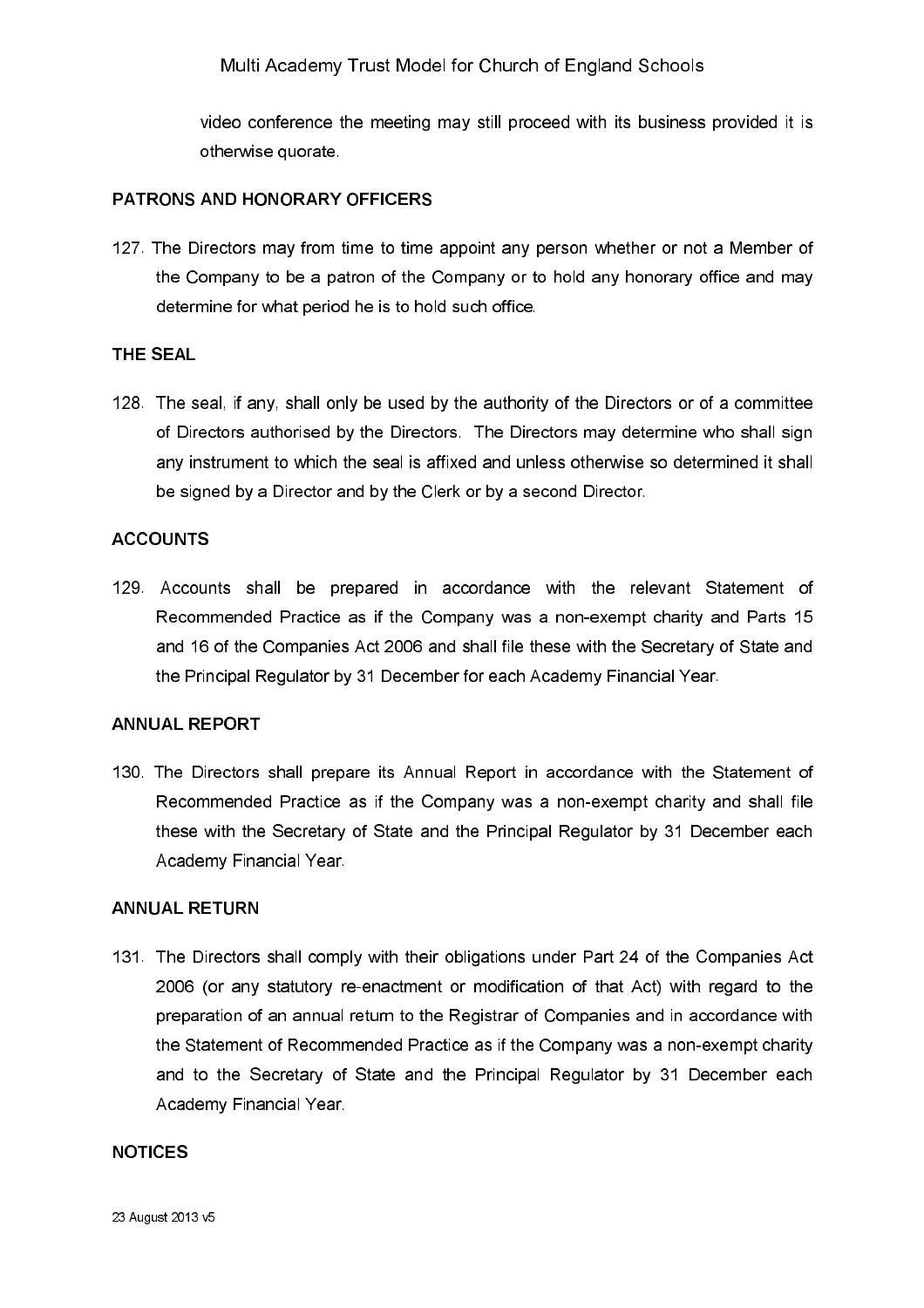- 132. Any notice to be given to or by any person pursuant to these Articles (other than a notice calling a meeting of the directors) shall be in writing or shall be given using electronic communications to an address for the time being notified for that purpose to the person giving the notice. In these Articles, "address" in relation to electronic communications, includes a number or address used for the purposes of such communications
- 133. A notice may be given by the Company to a Member either personally or by sending it by post in a prepaid envelope addressed to the Member at his registered address or by leaving it at that address or by giving it using electronic communications to an address for the time being notified to the Company by the Member. A Member whose registered address is not within the United Kingdom and who gives to the Company an address within the United Kingdom at which notices may be given to him, or an address to which notices may be sent using electronic communications, shall be entitled to have notices given to him at that address, but otherwise no such Member shall be entitled to receive any notice from the Company.
- 134. A Member present, either in person or by proxy, at any meeting of the Company shall be deemed to have received notice of the meeting and, where necessary, of the purposes for which it was called.
- 135. Proof that an envelope containing a notice was properly addressed, prepaid and posted shall be conclusive evidence that the notice was given. Proof that a notice contained in an electronic communication was sent in accordance with quidance issued by the Institute of Chartered Secretaries and Administrators shall be conclusive evidence that the notice was given. A notice shall be deemed to be given at the expiration of 48 hours after the envelope containing it was posted or, in the case of a notice contained in an electronic communication, at the expiration of 48 hours after the time it was sent

#### **INDEMNITY**

136. Subject to the provisions of the Companies Act 2006 and Article 6.3 every Director or other officer or auditor of the Company shall be indemnified out of the assets of the Company against any liability incurred by him in that capacity in defending any proceedings, whether civil or criminal, in which judgment is given in favour or in which he is acquitted or in connection with any application in which relief is granted to him by the court from liability for negligence, default, breach of duty or breach of trust in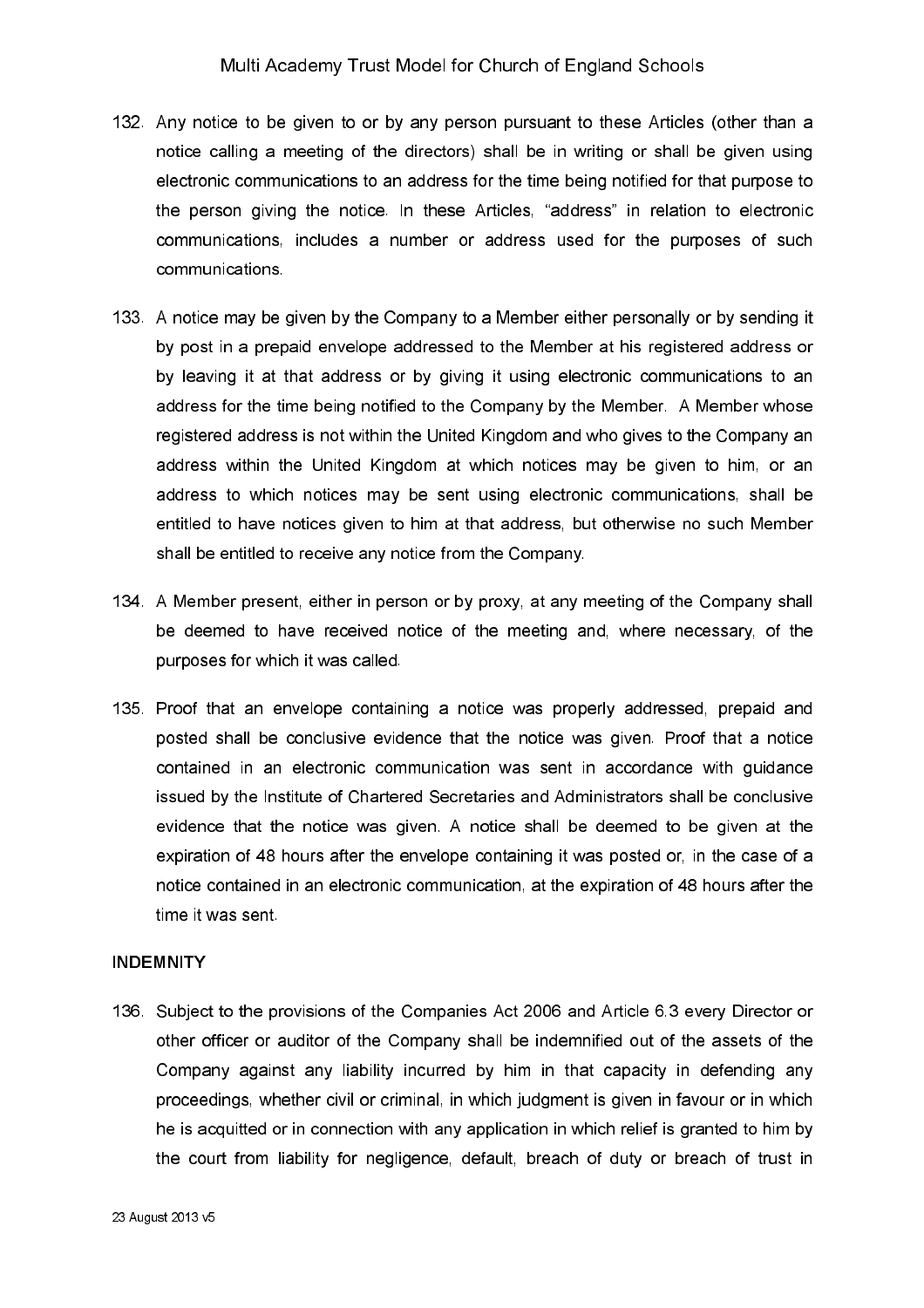relation to the affairs of the Company.

#### **RULES**

- 137. The Directors may from time to time make such rules or bye laws as they may deem necessary or expedient or convenient for the proper conduct and management of the Company, and in particular but without prejudice to the generality of the foregoing, they may by such rules or bye laws regulate:
	- the setting aside of the whole or any part or parts of the Company's premises at  $(a)$ any particular time or times or for any particular purpose or purposes;
	- $(b)$ the procedure at general meetings and meetings of the Directors and committees of the Directors and meetings of the Local Governing Bodies in so far as such procedure is not regulated by the Articles; and
	- generally, all such matters as are commonly the subject matter of Company  $(c)$ rules.
- 138. The Company in general meeting shall have power to alter, add or to repeal the rules or bye laws but only with the consent of the Diocesan Board of Education. Provided that no rule or bye law shall be inconsistent with, or shall affect or repeal anything contained in the Articles.

#### AVOIDING INFLUENCED COMPANY STATUS

- 139. Notwithstanding the number of Members from time to time, the maximum aggregate number of votes exercisable by Local Authority Associated Persons shall never exceed 19.9% of the total number of votes exercisable by Members in general meeting and the votes of the other Members having a right to vote at the meeting will be increased on a pro-rata basis.
- 140. No person who is a Local Authority Associated Person may be appointed as a Director if, once the appointment had taken effect, the number of Directors who are Local Authority Associated Persons would represent 20% or more of the total number of Directors. Upon any resolution put to the Directors, the maximum aggregate number of votes exercisable by any Directors who are Local Authority Associated Persons shall represent a maximum of 19.9% of the total number of votes cast by the Directors on such a resolution and the votes of the other Directors having a right to vote at the meeting will be increased on a pro-rata basis.